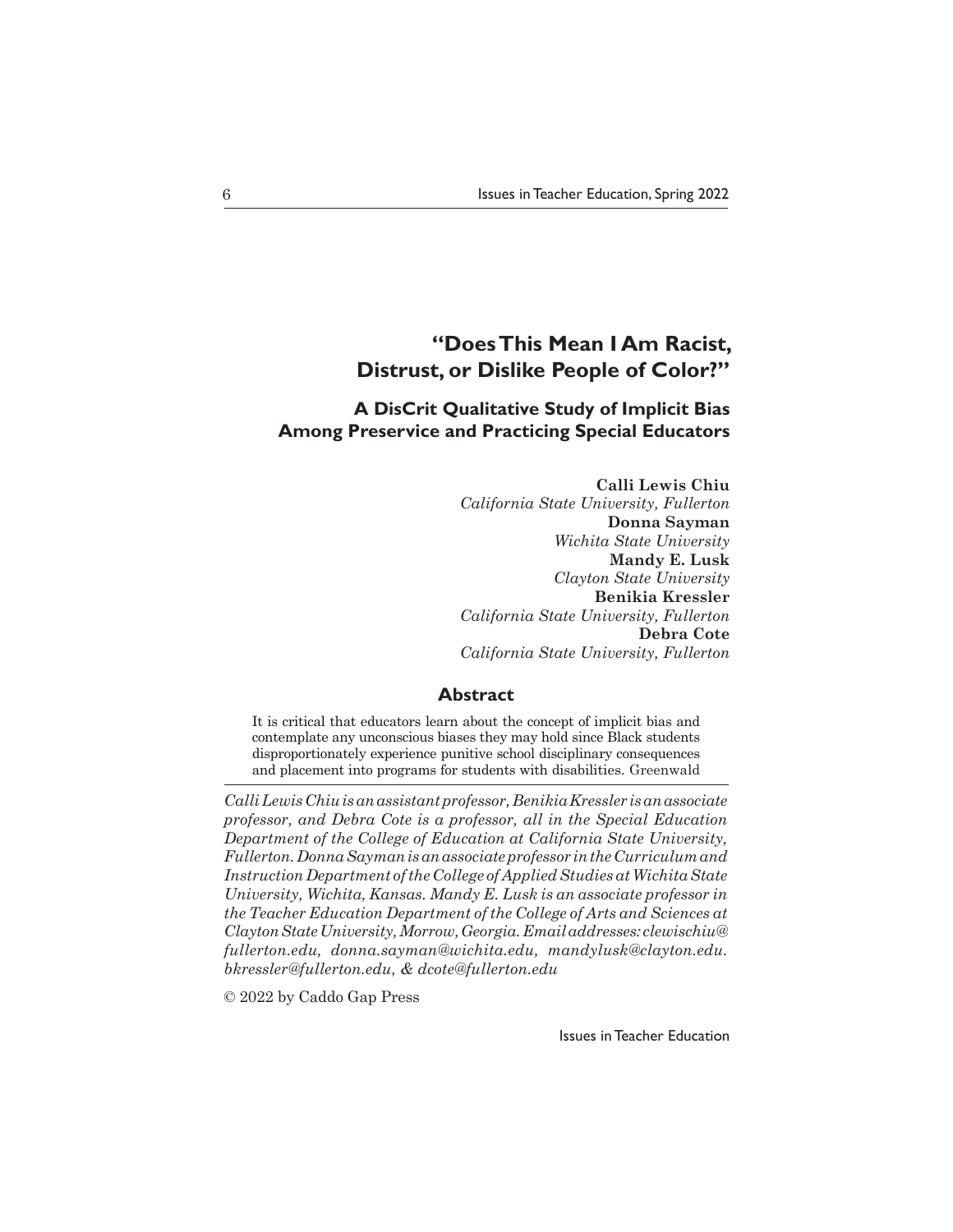and colleagues' early (1998) research on implicit association established a foundation and framework for a tremendous amount of research related to teachers' implicit associations and students' educational pathways. The current study is framed on a foundation of social justice as it applies to special education through the combined lens of Disability Studies and Critical Race Theory known as Disability Critical Race Theory. The theory provides a framework that can be used to help preservice teachers make sense of the complex intersection of race and perceptions of ability. This qualitative study examined how preservice and practicing special educators acknowledge and reflect on implicit biases they may have. The findings underscore the need for teacher preparation programs to focus on supporting an understanding of bias specifically what it is, what it is not, and why it is a critical concept.

*Keywords:* DisCrit, implicit bias, special education

## **Introduction**

The process of teaching about diversity can be an uncomfortable journey for individuals in privileged groups. Compounding this problem is a pervasive opposition to the teaching of diversity education in the United States (Schiff & Burton, 2020). Critical Race Theory (CRT) and the controversy around whether it should or should not be taught in American schools is exploding across the nation with more and more states passing legislation which bans its teaching (Morgan, 2022). Bonilla-Silva (2018) recognized that a discussion of race can be challenging for some people of the racial-majority group. White individuals in the United States, some of whom vehemently deny they are racists, often posit that to discuss race is to exaggerate the issue.

In his influential work about poverty and equity, Gorski (2018) detailed the difference between empty conversations concerning social issues compared to robust and productive conversations about race. He elaborated the first step in a critical conversation is to be able to name the problem. This requires specific knowledge and skills educators must possess in order to break through bias and stereotypical thinking. Although he was specifically referencing poverty, this step can easily be extended to include other issues such as race.

DiAngelo (2018) coined the term "white fragility" to describe the social constructs perpetuating the racial divide in our country; "Socialized into a deeply internalized sense of superiority that we are either unaware of or can never admit to ourselves, we become highly fragile to conversations about race" (p. 2). One critical barrier to a reflective, honest conversation about race is the misunderstanding of terms. Few people would overtly describe themselves as racist. The word conjures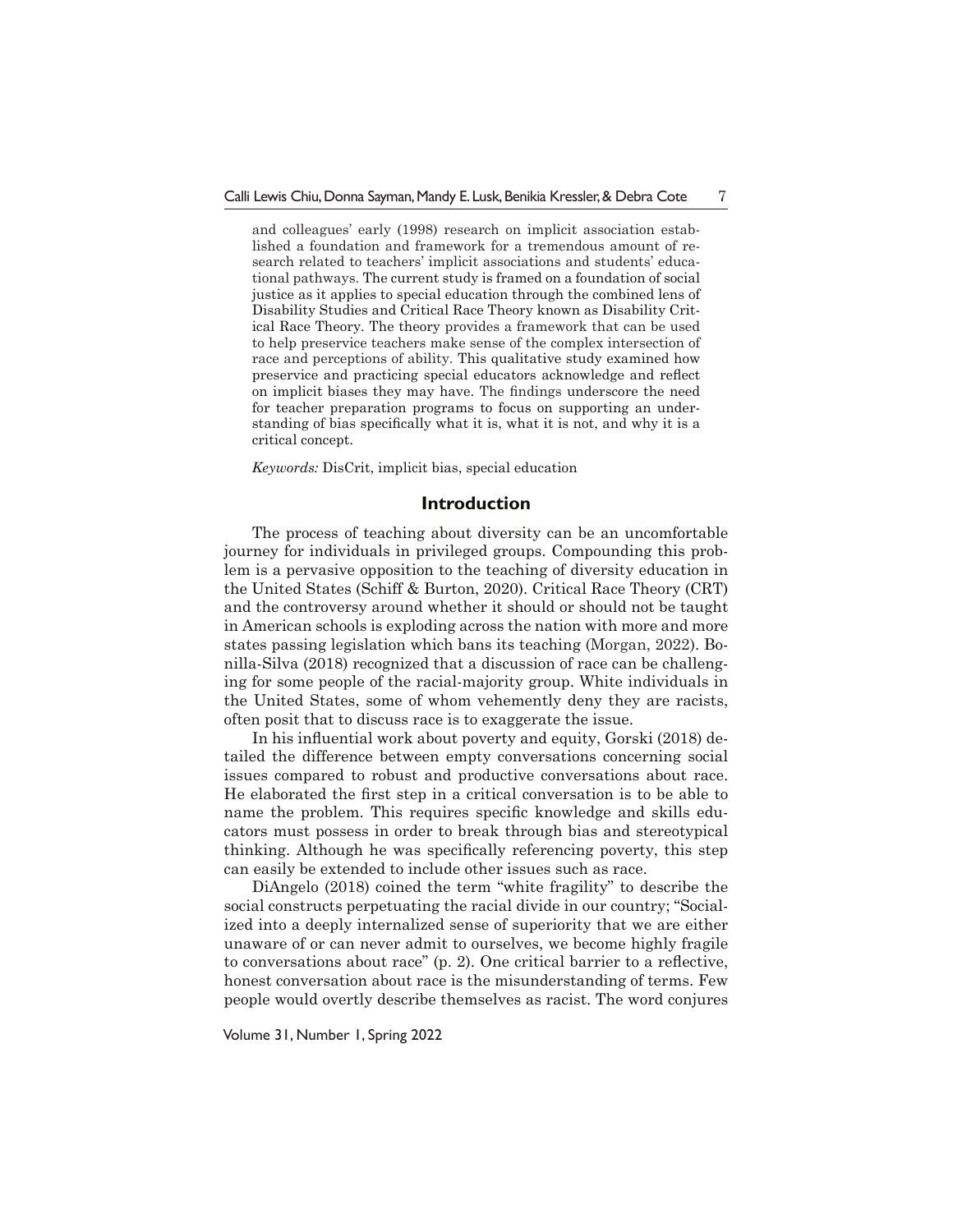images of men in white hoods standing under a burning cross. It is an ugly word with an ugly history and few will identify with it. A critical conversation about the historical events and social constructs and how they developed is necessary.

Regarding education, Gay (2015) reported that it is challenging for educators from advantaged backgrounds to teach in a culturally responsive manner if they do not first understand their own culture and the cultural differences of others. Gay elaborated that often, "students don't know as much as they need to about their own cultures, histories, and heritage" (2015, p. 124). Much of what students think they know and understand about other cultures is often overshadowed by stereotypical beliefs and myths. However, acquiring a knowledge base about diversity is not enough to make a real and lasting change. Educators need to translate that knowledge into culturally relevant, equitable curriculum and practices. Culturally responsive teaching is needed for substantial and significant educational experiences that prepare all learners for success in an increasingly global society.

#### *Purpose and Research Questions*

The purpose of this qualitative study was to examine how preservice and practicing special educators acknowledge and reflect on implicit biases they may have. The research questions guiding this study were: (1) How do preservice and practicing special educators respond to an online test of implicit bias, namely the Implicit Association Test-Race (IAT-R)?; and (2) What are the responses and reactions following the results of the implicit bias test?

Implicit associations develop separately from our conscious awareness and are not necessarily aligned with our explicit beliefs (Staats, 2016). For example, people who claim to treat all individuals equally may unconsciously engage in behavior reflective of their implicit biases instead of their explicit beliefs. Therefore, even people with good intentions can behave in ways that contribute to inequitable outcomes for different groups. Consider disciplinary measures that occur in schools. Student behavior is routinely classified as acceptable or unacceptable and consequences are assigned accordingly. However, classifying behavior involves subjectivity. How a teacher interprets behavior affects whether the behavior is met with discipline, and if so, the severity of discipline must be determined.

Challenging behavior such as disrespect and excessive noise, for example, cannot be objectively defined and are highly dependent on cultural norms. Even though there are no standardized measures for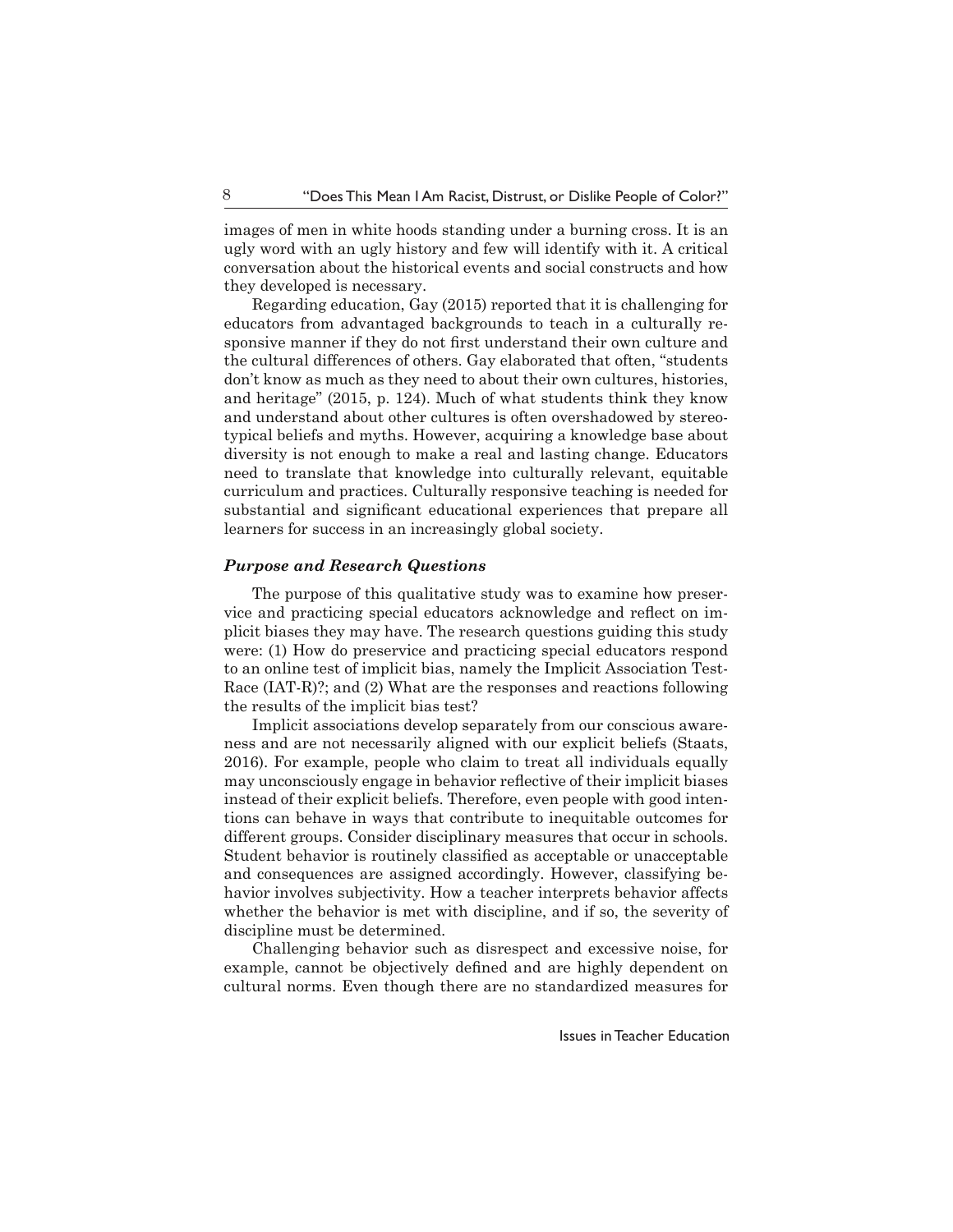assessing many challenging behaviors, subjective infractions constitute a very large portion of disciplinary incidents. Subjectivity can have an impact on teachers' decision making regarding challenging student behavior. Teachers' automatic unconscious associations can affect their interpretations of behaviors that warrant discipline and may contribute to the discipline disparities that exist between White students and Black students. It is critical that educators learn about the concept of implicit bias and contemplate any unconscious biases they may hold since Black students disproportionately experience punitive school disciplinary consequences and placement into programs for students with disabilities (Dever et al., 2016).

#### *The Need for Culturally Responsive Educators*

The need for culturally responsive educators is multi-faceted. One issue within the American school system is the racial disparity among teachers and students. The majority of teachers across the United States are White. In the 2017-2018 school year, 79% of all public elementary and secondary teachers were White (National Center for Education Statistics, 2020a); in contrast, during that same school year, only 48% of students enrolled in public elementary and secondary school were White (National Center for Education Statistics, 2020b). Understanding education practices and race is critical as disparate discipline practices are experienced by Black students in relation to White students (Barrett et al., 2017) and may be the result of implicit bias. For example, Gilliam et al. (2016) researched the possible role of preschool teachers' implicit biases as a potential factor in the disparities of preschool expulsions. In the study, the eye-gaze of teachers expecting challenging behavior focused more on Black children. It is particularly troubling to note that Black preschool students are 3.6 times more likely to receive an out-of-school suspension in comparison with their White peers (National Center for Education Statistics, 2020c).

These inequalities follow Black students throughout their school years and beyond. A 2016 report from the U.S. Department of Education's Office for Civil Rights reveals that Black K-12 students are 3.8 times more likely to receive out-of-school suspensions in comparison to their White peers. Black students make up roughly 40% of the suspensions nationwide (Steinburg & Lacoe, 2017) and are 2.2 times more likely to have a school-related arrest or be referred to law enforcement. These severe disciplinary outcomes are due to discriminatory practices within our schools, intentional or not. In 2014, the Department of Education and Department of Justice joined forces and issued a Dear Col-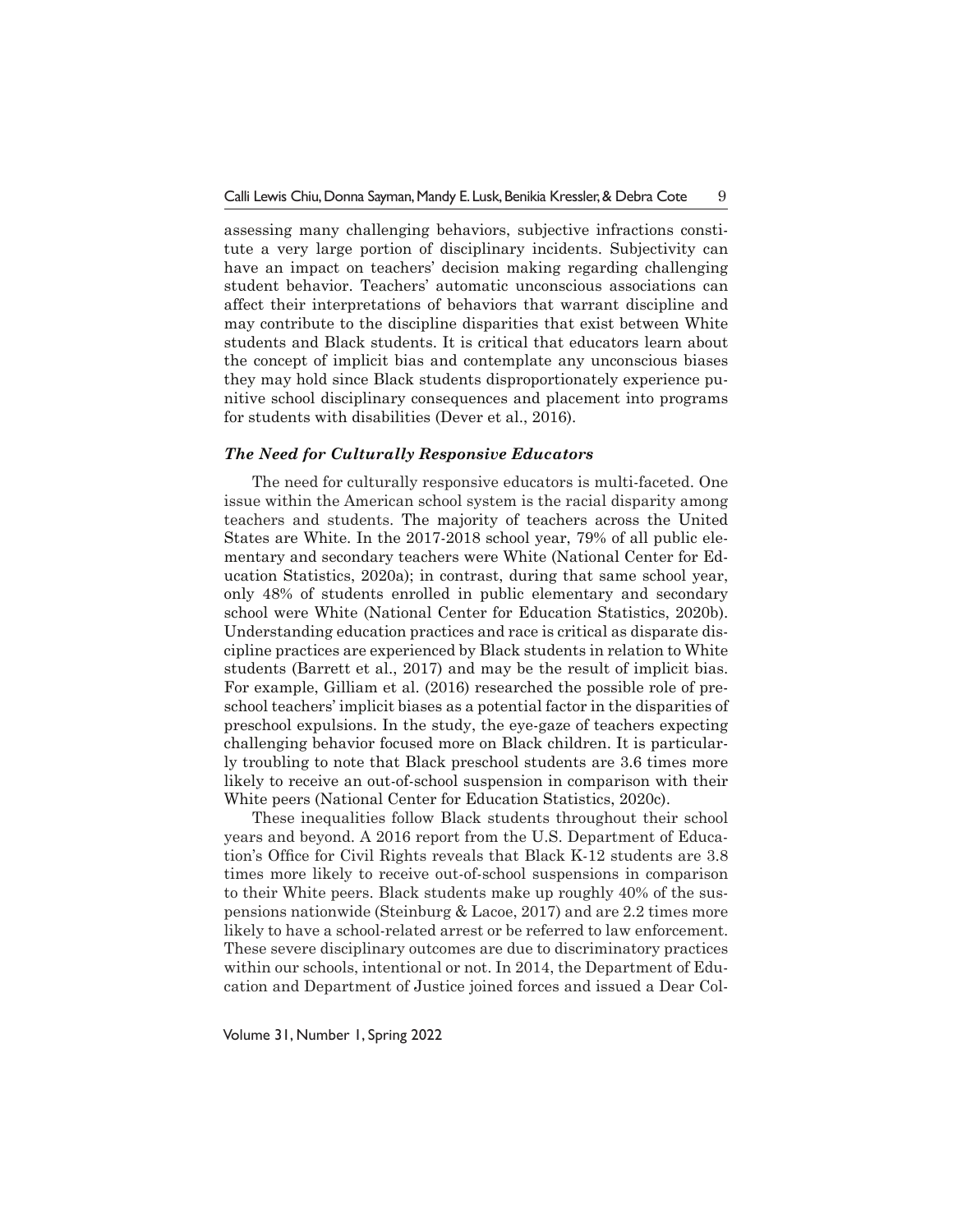league Letter to the public on the racial disparities in school discipline. Within this letter, the two parties highlighted that racial discrimination toward Black students in school discipline is a severe problem that often leads Black students to enter the school-to-prison pipeline. Plachowski (2019) encourages the United States to employ a more diverse teacher workforce in order to disrupt the effect of racism in schools. The term coined by Putman et al. (2016), "the teacher diversity gap", refers to the racial disparities of students and teachers in our country.

Researchers explain the most impactful tool to close achievement gaps in schools and encourage more successful post-secondary outcomes for students of color includes teachers being culturally responsive (Barrett et al., 2017; Ford, & Russo, 2016; Morgan, 2020). Culturally responsive educators are analytical and self-aware of their own biases. These educators also understand that their personal experiences have helped shape stereotypes which have turned into implicit bias. These unintentional and unconscious attitudes impact how teachers relate to students and how they choose curriculum, assess learning, and plan lessons. The most important part of this personal endeavor of evolving into a culturally responsive educator is a willingness to do something different to get different results in order to benefit students.

#### *Measuring Implicit Bias*

Foundational work by Greenwald and Banaji (1995) presents implicit stereotypes as "introspectively unidentified (or inaccurately identified) traces of past experience that mediate attributions of qualities to members of a social category" (p. 15). The researchers' work underscored the need for indirect measurement of implicit social cognition. Greenwald et al. (1998) published results of experiments that actualized this indirect measurement. The usefulness of the implicit association test (IAT) for assessing differences in evaluative associations was confirmed. Additionally, findings suggested that the IAT may be more resistant to personally or socially undesirable evaluative associations, such as ethnic racial attitudes when measured explicitly. It is imperative to note that one instrument cannot determine a person's biases, intentions, or presences. Attempting to identify such individual characteristics must be triangulated with multiple instruments. The IAT is intended to raise awareness of implicit bias but should not be treated as a diagnostic test (Project Implicit, n.d.).

The IAT measures implicit attitudes by measuring participants' automatic evaluations between two concepts (Greenwald et al., 1998). In the IAT-Race, participants first press keys "E" or "I" to identify a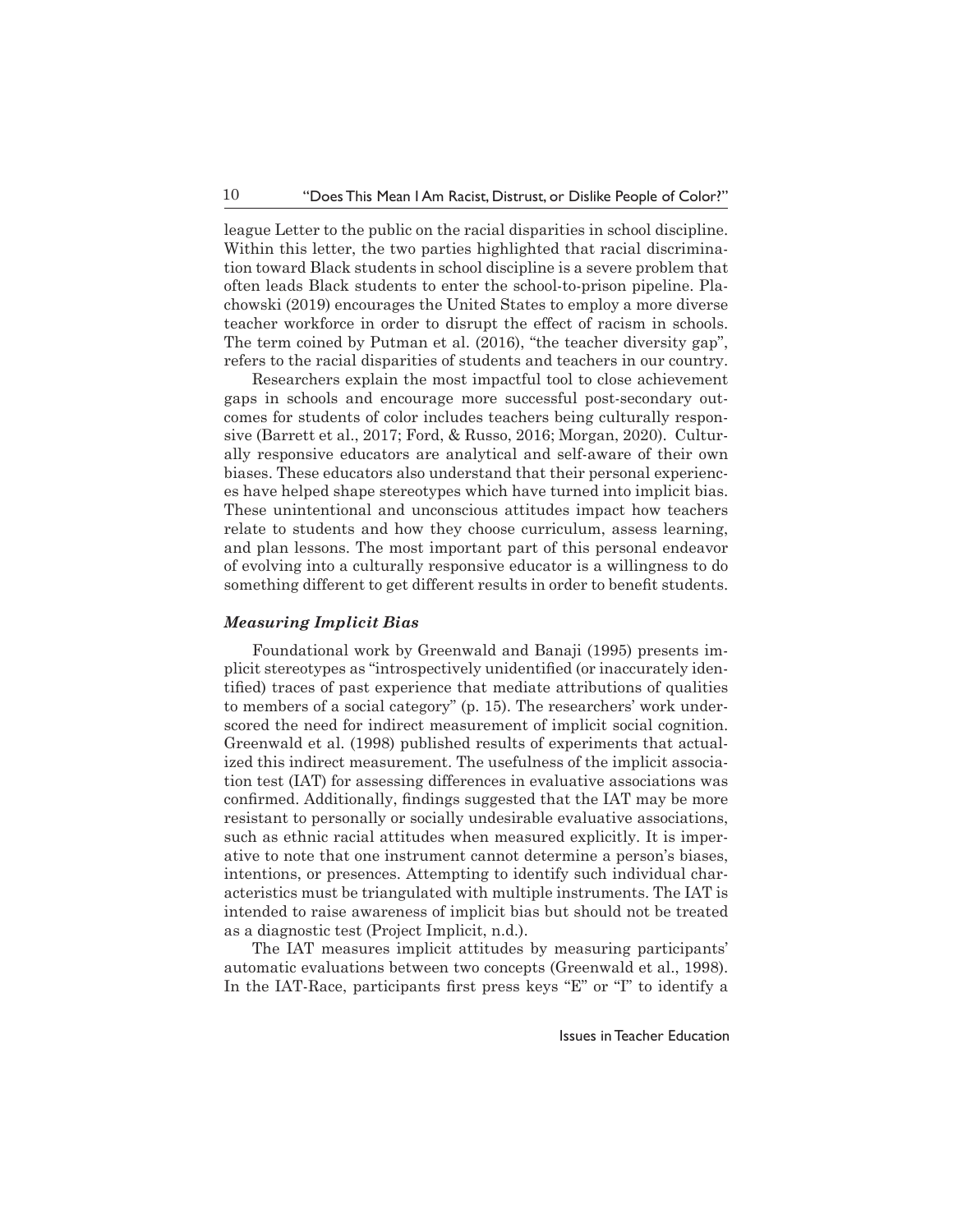series of faces that flash very briefly on the screen as Black or White and a series of words flashed briefly on the screen that have either a good or bad connotation. Next, these categories are intermixed. In the following rounds of the test, both faces and words flash on the screen. But now "E" can represent "Black" or "Good" with "I" representing "White" or "Bad" in one round, and later reversed so that "E" represents "Black" or "Bad" with "I" representing "White" or "Good". Greenwald et al. (1998) suggest that the IAT measures the participants' implicit bias corresponding to a stereotype or attitude about a particular group. Their research posits that individuals who have a slower response time in selecting "Good" when "Black" is linked to it, or "Bad" when "White" is linked to it, likely have a preference for White individuals over Black individuals. Upon concluding the IAT, participants are presented with results explaining to what extent they may have an automatic preference toward Black or White individuals.

Greenwald and colleagues' (1998) research on implicit association established a foundation and framework for a tremendous amount of research related to teachers' implicit associations and students' educational pathways. Pit-ten Cate & Glock (2019) conducted a meta-analysis of teachers' implicit associations related to students from diverse social groups. Twenty-two studies examined teachers' attitudes regarding a multitude of student characteristics such as disability status, ethnicity, gender, and socioeconomic status. The results found that teachers' implicit attitudes tend to favor students belonging to majority groups. Research has also examined relationships between implicit attitudes and student outcomes. İnan-Kaya & Rubie-Davies (2022) found students' academic achievement, ethnicity, special education classification, and emerging English language status impacted unequal treatment by, and interactions with, their teachers. Unequal treatment was demonstrated through academic interactions and nonverbal communication. Furthermore, some teachers treated some students differently when the circumstances were the same for all students. A multitude of research studies mirror and extend these findings, consistently supporting that implicit teacher attitudes are predictive of actual student outcomes (Hornstra et al., 2010; Peterson et al., 2016; Thijs et al., 2018; Thomas, 2017; Van den Bergh et al., 2010).

#### *Validity of the IAT*

The IAT has had a strong impact in fields such as psychology and educational research. Even though millions of people around the world have taken the IAT, it can support personal reflection, but research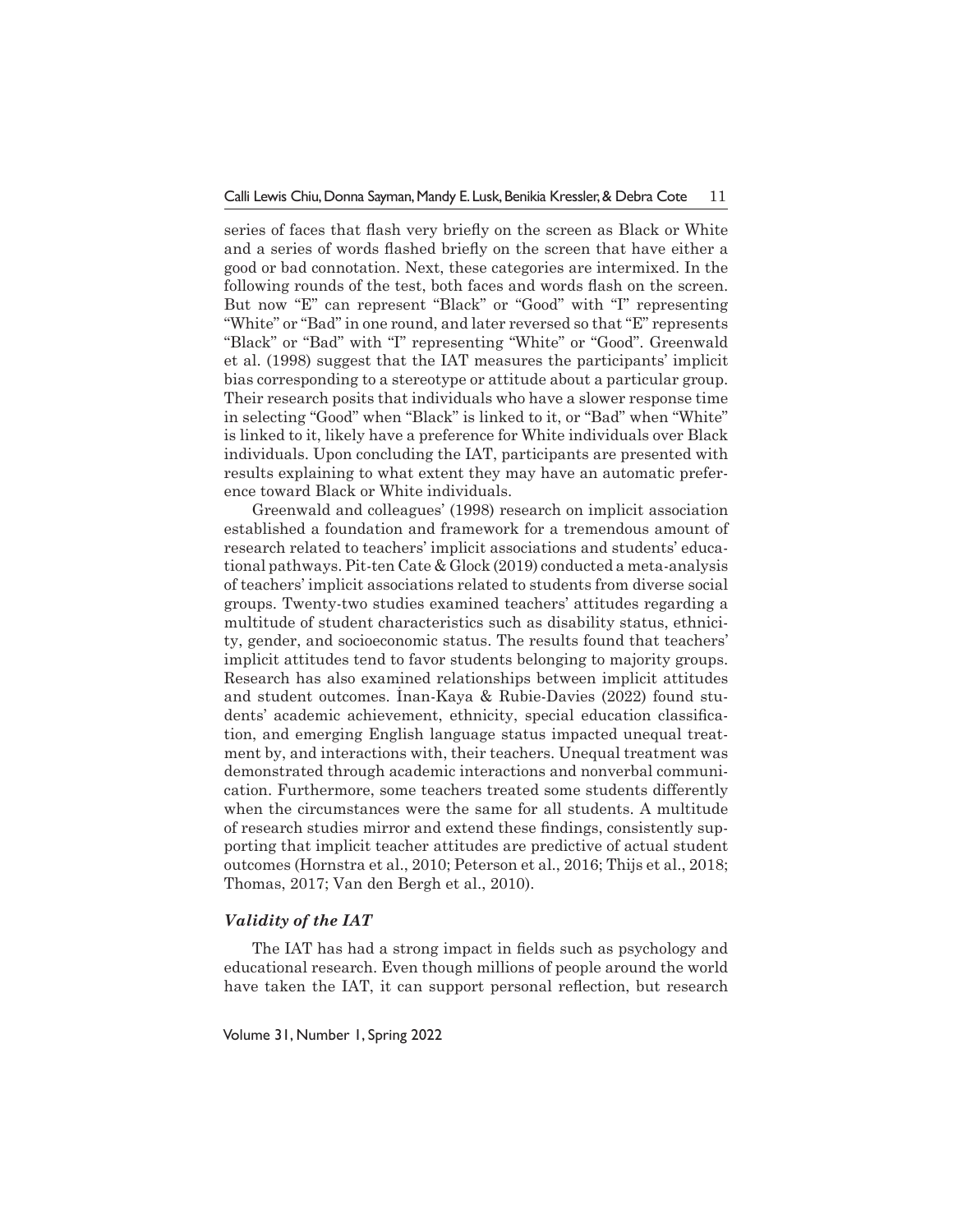suggests little evidence of its construct or predictive validity (Schimmack, 2021). Critics find that there is insufficient evidence that the IAT is a meaningful predictor of overt behavior (Carlsson & Agerström, 2016; Van Desel et al., 2020). Empirical claims about implicit attitudes must be accompanied by valid measures of implicit attitudes, and research is lacking to support that the IAT meets this requirement.

#### *Overrepresentation of Black Students in Special Education*

An overrepresentation of Black students in special education has plagued the field for decades (Ford, 2012; Morgan, 2020; Skiba et al., 2014; Zhang et al., 2014). They are overrepresented in the categories of intellectual disability, specific learning disability, developmental delay, and emotional disturbance (Artiles et al., 2012; Ford, 2012). In fact, reports show consistent and substantial overrepresentation of Black students in special education has sustained for more than 40 years (Ford & Russo, 2016). Black male students are twice as likely to be labeled as having an emotional disturbance than other disability categories (Bal et al., 2019). Black students with a label of emotional disturbance struggle academically, have higher suspension and expulsion rates, and consequently have worse graduation rates when compared to their peers within other disability categories.

In an attempt to ensure all students receive a free appropriate public education, the Individuals with Disabilities Education Improvement Act (2004), requires each state to assess whether or not disproportionality is occurring within the identification and placement processes (Bollmer et al., 2007; National Center for Education Statistics, 2020c); however, there stubbornly remains an overrepresentation of Black students placed in special education programs compared to White students (Sullivan & Osher, 2019). It is important to note, too, that Black students are historically underrepresented in the area of gifted and talented. In fact, empirical studies support significantly different probabilities of being placed into a gifted and talented program for Black students compared to White students with identical math and reading achievement scores (Grissom, 2015; Morgan, 2019). The onus is on teacher preparation programs to work to reverse these trends.

In order to support students of color and break the cycle of unfair educational practices, teacher preparation programs must support the development of preservice and practicing teachers to become culturally competent teachers (Kondor et al., 2019). How can we do this? Where do we start? A crucial initial step toward becoming culturally competent is self-reflection regarding one's own biases. Some teacher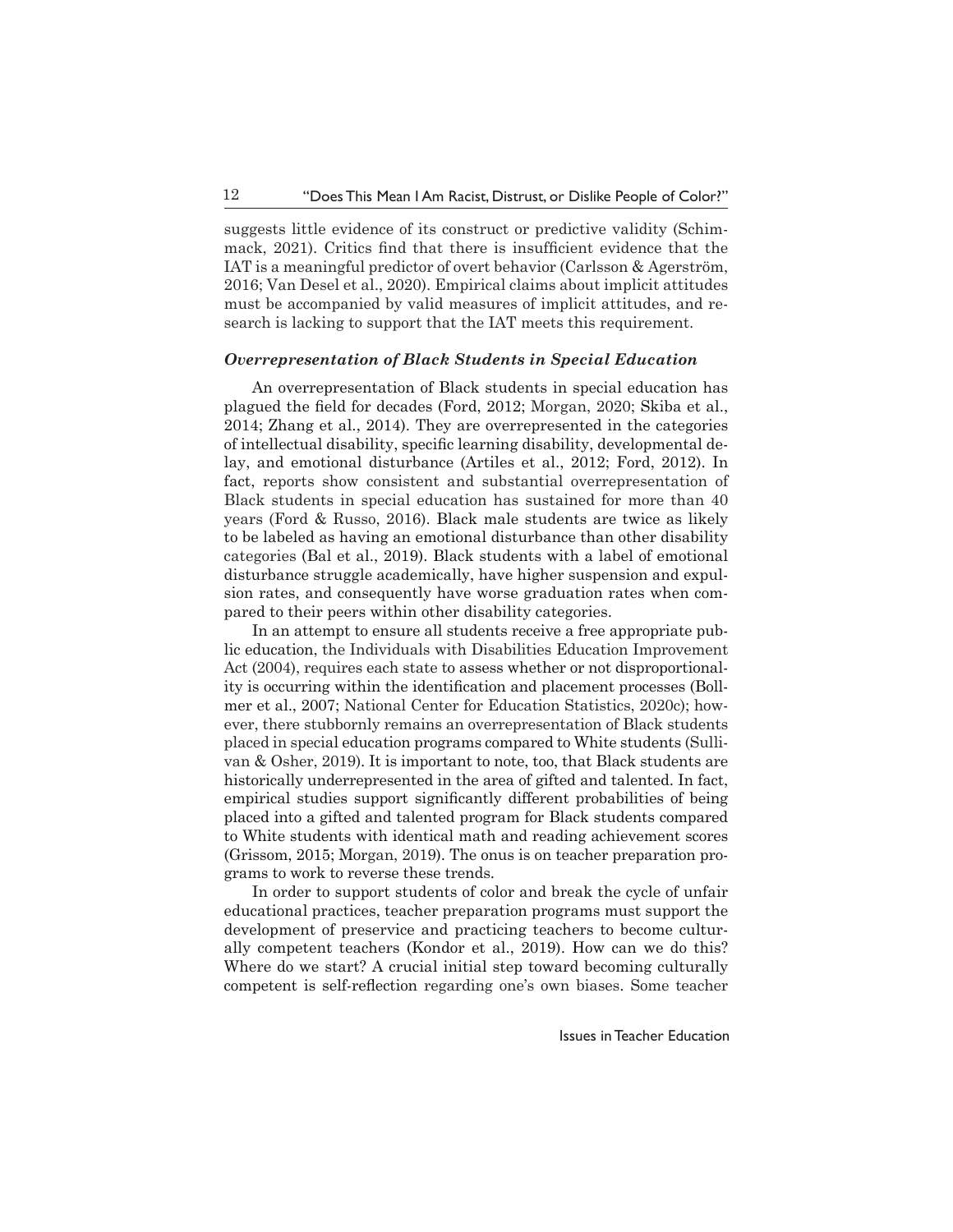preparation programs are making strides in this area. For example, two studies of preservice teachers in a three-year teacher education program grounded in promoting social justice found that, in comparison with firstyear students, students in the last year of the program demonstrated significantly less implicit achievement bias and reduced fixed mindsets regarding students from diverse ethnic backgrounds (Stephens, 2022). Another study investigated whether a brief empathy-inducing intervention positively affected implicit bias among preservice teachers (Whitford et al., 2019). Statistically significant decreases in the implicit bias of White female preservice teachers toward Black individuals resulted from the empathy intervention. Washington and Kelly (2016) theorized that through understanding and using what is known about implicit biases, and how to effectively mitigate their influence, individuals can take responsibility for their actions. In relation to teaching, educators who are aware of their implicit biases can strive to consciously act in ways that align with their explicit beliefs.

## **Theoretical Frame**

This study focused on implicit bias among preservice and practicing special educators from diverse backgrounds teaching children in special education who also represent intersectional identities, such as race, gender, ethnicity, and ability. As such, this study is framed on a foundation of social justice as it applies to special education through the combined lens of Disability Studies and Critical Race Theory known as Disability Critical Race Theory, or DisCrit, as it is commonly referred (Annamma et al., 2013). DisCrit was first proposed in 2013 as a critical way to understand issues through the intersectionality of both race and disability. This frame marries the two theories and seeks to expose hidden and embedded systems of inequities in special education (Kozleski et al., 2020). A critical theory is uniquely appropriate for our study as it lifts the veil off perceived and recognized implicit bias for special educators and their experiences of working with a diverse student population. Viewed through the lens of DisCrit, it may be possible to examine how social constructs of race and ability have been crafted to determine what is considered "normal" and to seek ways to dismantle racism and ableism in schools (Love et al., 2021).

Historically, there have been strong connections of intelligence, ability, and race. DuBois (1920) chronicled the deeply entrenched racist stereotypes of ability and race as a means to justify slavery, Jim Crow practices, and segregation. This socially acceptable form of segregation persists today in the disproportionate representation of Black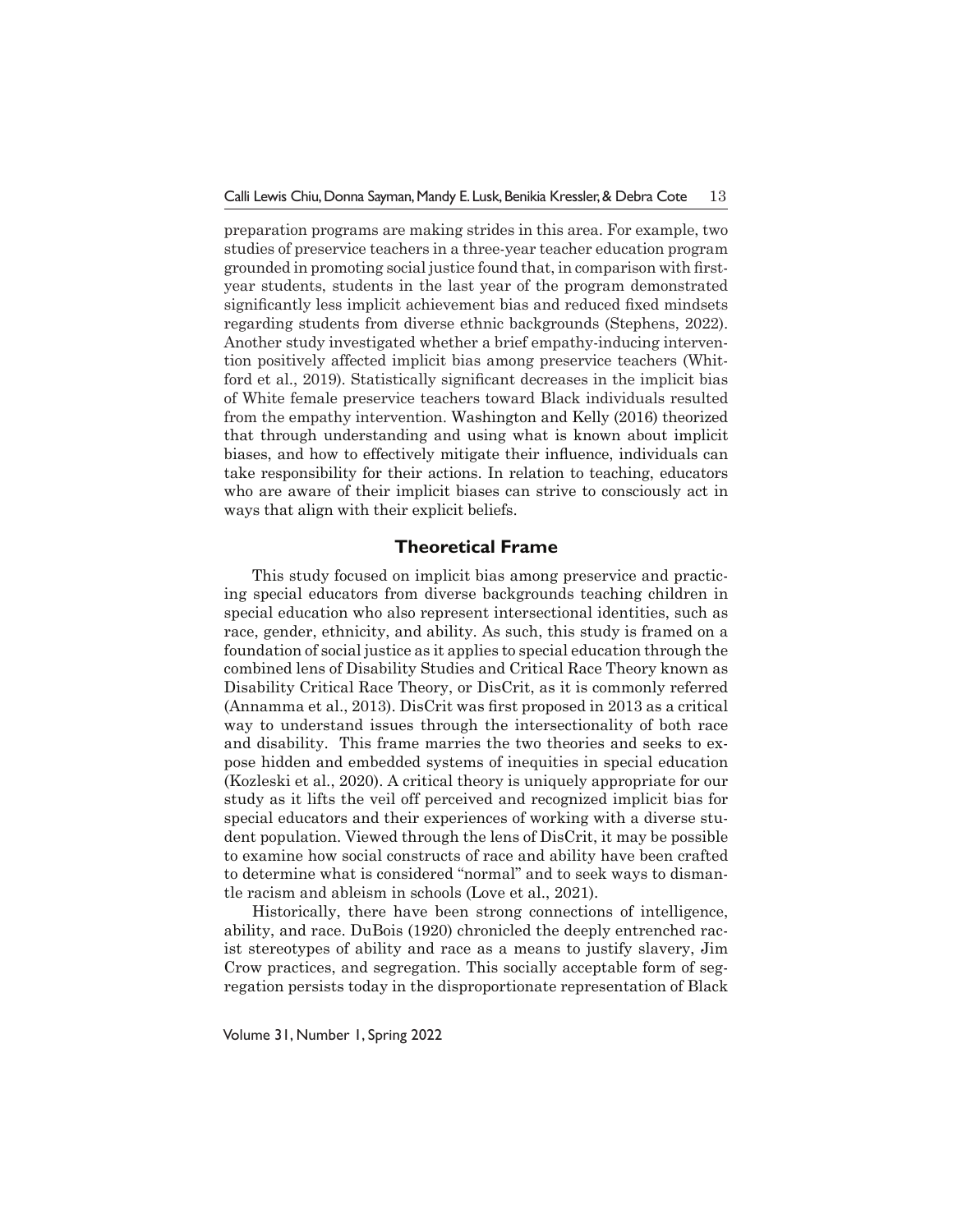and Indigenous People of Color (BIPOC) within special education (Connelly, 2021; Harry & Klinger, 2014; Reid & Knight, 2006). As discussed earlier, decades of research show there are more students of color than White students within the categories of learning disability, intellectual disability, and emotional disturbance and far fewer students of color placed within gifted and talented programs (Artiles et al., 2012; Connelly, 2021; Ford, 2012, Oswald et al.,1999; Skiba et al., 2014). These categories of eligibility for special education are most problematic because they rely on subjective measurements based on social interpretations (Klinger & Edwards, 2006). More troubling, researchers found that students of color in special education have widely disparate disciplinary actions applied to them, including restraint and expulsion (Katsiyannis et al., 2020). Annamma and Handy (2020) coined these students as "multiply-marginalized" (p. 1). These students are those who straddle the intersections of race, gender, and ability. They often face the poorest post-school achievements compared to those deemed typically developing.

This history of inequities can be examined and dismantled through conceptions of social justice with a critical lens. As Solórzano and Huber (2020) elaborated, while implicit bias examines the intent of the action, Critical Race Theory looks at the impact. As our study is based on DisCrit, the ultimate aim is to understand the impact of implicit bias among special educators and take steps to interrupt and ameliorate the process. We see this as honoring the first tenant of DisCrit that focuses on "the ways that the forces of racism and ableism circulate interdependently, often in neutralized and invisible ways to uphold notions of normalcy" (Annamma et al., 2013, p. 11).

## **Method**

This quasi-experimental qualitative study sought to examine how preservice and practicing special educators acknowledge and reflect on their implicit biases. The research questions guiding this study were: How do preservice teachers respond to an online test of implicit bias? What are the responses and reactions following the results of the implicit bias test? Viewed through a DisCrit lens, the researchers wanted to assess their students' understanding of implicit bias and how it unwittingly plays a role in equitable educational platforms for students of color.

## *Participants and Setting*

Participants (See Table 1) in the study were students in online, asynchronous special education credential and/or master's degree programs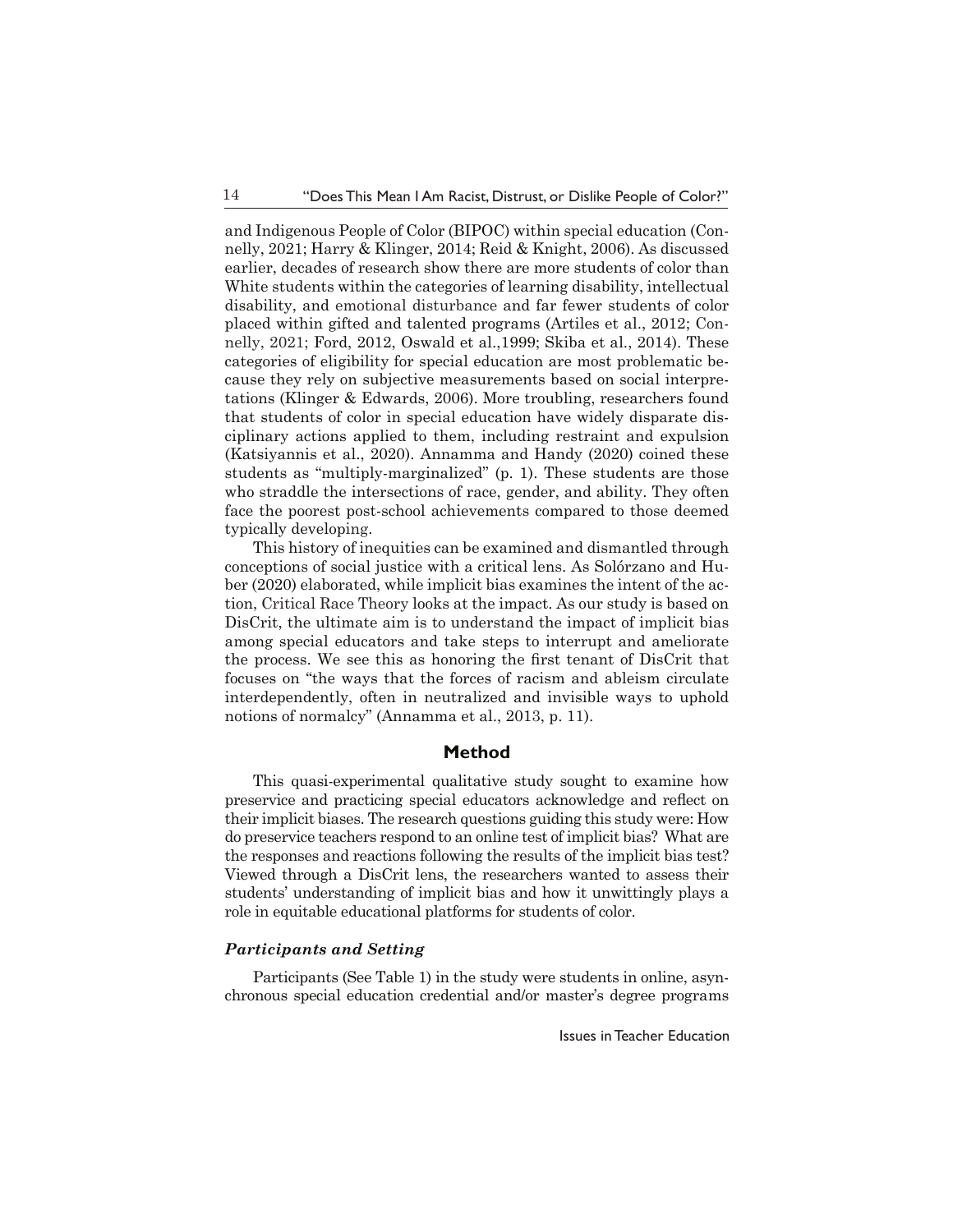Calli Lewis Chiu, Donna Sayman, Mandy E. Lusk, Benikia Kressler, & Debra Cote 15

## **Table 1** *Participant Characteristics*

| Participant<br>Number | Rank     |    | Age Race     | Gender | Score on HIAT                                      |
|-----------------------|----------|----|--------------|--------|----------------------------------------------------|
| 1                     | Graduate | 44 | White        |        | Female Strong preference for EA over AA            |
| $\overline{2}$        | Graduate | 32 | White        | Female | Strong preference for EA over AA                   |
| 3                     | Graduate | 36 | White        |        | Female Strong preference for EA over AA            |
| 4                     | Graduate | 30 |              |        | Hispanic Female Strong preference for EA over AA   |
| 5                     | Graduate | 26 | White        |        | Hispanic/Female Moderate preference for AA over EA |
| 6                     | Graduate | 26 | White        |        | Hispanic/Female Strong preference for EA over AA   |
| 7                     | Graduate | 23 |              |        | Hispanic Female Slight preference for EA over AA   |
| 8                     | Graduate | 33 | Asian        | Female | Strong preference for EA over AA                   |
| 9                     | Graduate | 25 | White        |        | Female Moderate preference for EA over AA          |
| 10                    | Graduate | 39 | White        | Female | Strong preference for AA over EA                   |
| 11                    | Graduate | 33 | White        | Female | Slight preference for EA over AA                   |
| 12                    | Graduate | 24 | Mexican      | Female | No preference                                      |
|                       |          |    | American/    |        |                                                    |
|                       |          |    | Scandinavian |        |                                                    |
| 13                    | Graduate | 27 | White        | Female | Moderate preference for EA over AA                 |
| 14                    | Graduate | 30 | White        | Female | Moderate preference for EA over AA                 |
| 15                    | Graduate | 30 | White        | Female | Did not disclose                                   |
| 16                    | Graduate | 28 | White        | Female | No preference                                      |
| 17                    | Graduate | 46 | White        |        | Female Slight preference for AA over EA            |
| 18                    | Graduate | 45 | White        |        | Female Slight preference for EA over AA            |
| 19                    | Graduate | 59 | Black        |        | Female Slight preference for AA over EA            |
| 20                    | Graduate | 34 | White        | Female | Strong preference for EA over AA                   |
| 21                    | Graduate | 32 | White        | Male   | Slight preference for EA over AA                   |
| 22                    | Graduate | 60 | White        | Male   | No preference                                      |
| 23                    | Graduate | 25 | White        |        | Female Slight preference for EA over AA            |
| 24                    | Graduate | 46 | White        | Female | Did not disclose                                   |
| 25                    | Graduate | 28 | White        |        | Female No preference                               |
| 26                    | Graduate | 49 | White        | Male   | Slight preference for EA over AA                   |
| 27                    | Graduate | 39 | White        | Female | No preference                                      |
| 28                    | Graduate | 28 | White        | Female | Slight preference for EA over AA                   |
| 29                    | Graduate | 48 | White        |        | Female Slight preference for EA over AA            |
| 30                    | Graduate | 47 | Black        |        | Female Strong preference for AA over EA            |
| 31                    | Graduate | 26 | White        | Female | Moderate preference for EA over AA                 |
| 32                    | Graduate | 27 | White        | Female | No preference                                      |
| 33                    | Graduate | 40 | White        | Female | No preference                                      |
| 34                    | Graduate | 43 | White        |        | Female Moderate preference for EA over AA          |
| 35                    | Graduate | 45 | White        |        | Female Moderate preference for EA over AA          |
| 36                    | Graduate | 25 | White        |        | Female Slight preference for EA over AA            |
| 37                    | Graduate | 24 | White        |        | Female Slight preference for EA over AA            |
| 38                    | Graduate | 37 | White        | Male   | Moderate preference for EA over AA                 |
| 39                    | Graduate | 31 | Asian        |        | Female No preference                               |
| 40                    | Graduate | 43 | White        |        | Female Moderate preference for EA over AA          |
| 41                    | Graduate | 39 | White        |        | Female Slight preference for EA over AA            |
| 42                    | Graduate | 30 | White        | Female | Did not disclose                                   |
| 43                    | Graduate | 39 | Asian        |        | Female Automatic preference for AA over EA         |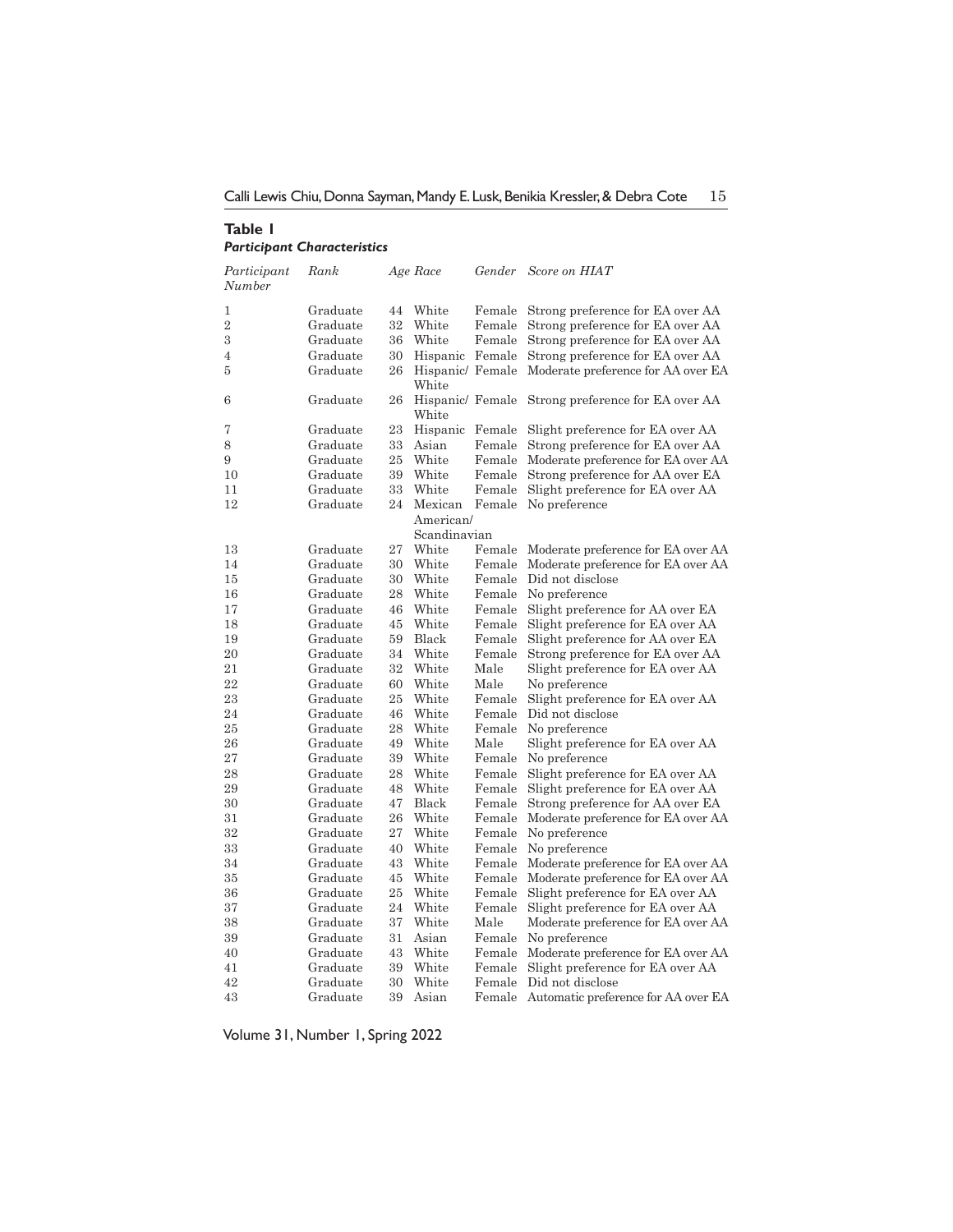|  |  | Table 1, Participant Characteristics, continued |  |
|--|--|-------------------------------------------------|--|
|--|--|-------------------------------------------------|--|

| Participant<br>Number | Rank      |    | Age Race     |        | Gender Score on HIAT                       |
|-----------------------|-----------|----|--------------|--------|--------------------------------------------|
| 44                    | Graduate  | 48 | White        | Female | Moderate preference for AA over EA         |
| 45                    | Graduate  | 50 | White        | Male   | No preference                              |
| 46                    | Graduate  | 52 | White        | Female | Did not disclose                           |
| 47                    | Graduate  | 24 | White        | Female | Slight preference for EA over AA           |
| 48                    | Graduate  | 28 | White        | Female | No preference                              |
| 49                    | Graduate  | 60 | White        | Female | Did not disclose                           |
| 50                    | Graduate  | 40 | White        |        | Female Did not disclose                    |
| 51                    | Graduate  | 34 | White        |        | Female Strong preference for EA over AA    |
| 52                    | Graduate  | 49 | White        | Female | Did not disclose                           |
| 53                    | Undergrad | 22 | Black        | Female | Slight preference for EA over AA           |
| 54                    | Undergrad | 22 | Black        |        | Female Moderate preference for AA over EA  |
| 55                    | Undergrad | 25 | White        |        | Female Automatic preference for AA over EA |
| 56                    | Undergrad | 22 | Black        |        | Female Moderate preference for AA over EA  |
| 57                    | Undergrad | 31 | Black        | Female | No preference                              |
| 58                    | Undergrad | 20 | Black        | Female | Slight preference for AA over EA           |
| 59                    | Undergrad | 22 | <b>Black</b> | Female | No preference                              |
| 60                    | Undergrad | 20 | Black        | Female | Slight preference for AA over EA           |
| 61                    | Undergrad | 20 | Black        | Female | No preference                              |
| 62                    | Undergrad | 40 | Black        | Female | Little to no preference                    |
| 63                    | Undergrad | 36 | Black        |        | Female No preference                       |
| 64                    | Undergrad | 22 | Black        | Female | Automatic preference for AA over EA        |
| 65                    | Undergrad | 27 | <b>Black</b> | Female | No preference                              |
| 66                    | Undergrad | 22 | Hispanic     | Male   | Moderate preference for AA over EA         |
| 67                    | Undergrad | 42 | Black        | Female | Moderate preference for AA over EA         |
| 68                    | Undergrad | 32 | Asian        | Female | No preference                              |

Note. AA denotes African American and EA denotes European American

at three public universities in three states, the Southwest, Midwest, and Southeast. The participants comprised both undergraduate preservice teachers and graduate-level special educators teaching on an emergency certificate. The Principal Investigator (PI) and one of the co-investigators utilized participants in their undergraduate positive behavioral interventions and support (PBIS) courses. There were 12 participants in the Southwest and 16 participants in the Southeast. The other co-investigator, located in the Midwest, recruited 40 participants from a graduate course on special education assessment.

A total of 68 preservice and in-service teachers participated in this qualitative study. Following Institutional Review Board approval at all three universities, an overview and invitation to participate was presented to students via the learning management system at the respective campuses. Prospective participants were advised that their participation was entirely voluntary and a decision to or not to participate would not impact their course grade. Participants were provided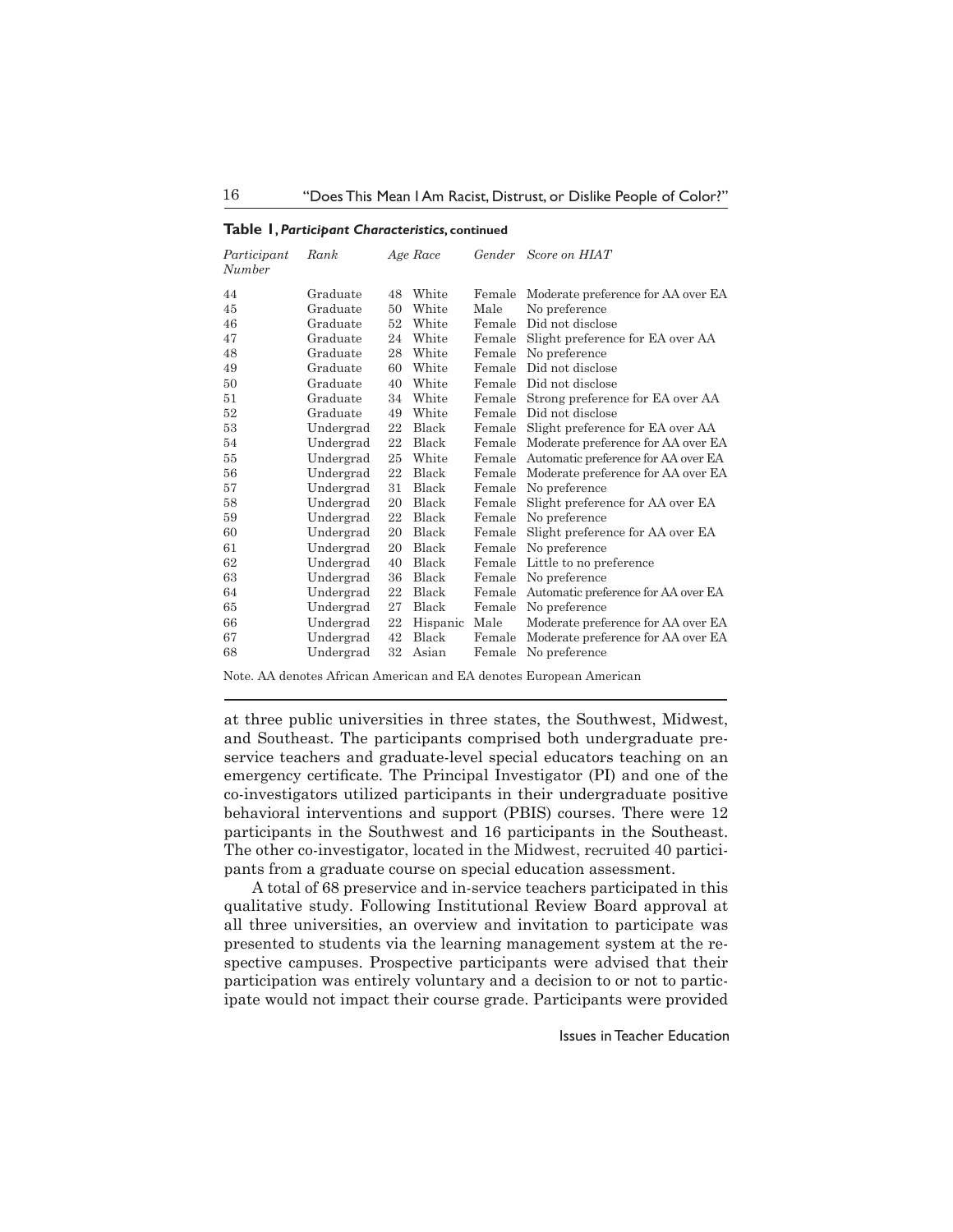consent via the learning management systems. A regular course assignment was used to collect data. Responses of those who consented to participate were analyzed. Compensation or other incentives were not offered.

#### *Materials and Procedures*

Psychologists at Harvard University and the University of Washington designed Project Implicit to measure implicit bias. This developed into an international, non-profit organization of professionals concerned about hidden bias, and educates the public about the impact of intolerance at a societal level (Project Implicit, 2011). The Implicit Association Test-Race (IAT-Race), is one tool that can help individuals be made aware of their implicit biases they may have. Research suggests that this conscious awareness of one's own implicit biases is a critical first step for counteracting their influence (Devine et al., 2012). This awareness is especially crucial for educators to help ensure that their explicit intentions to help students succeed are not unintentionally encumbered by implicit biases.

To encourage self-reflection on implicit biases, participants were given an assignment in which they were asked to take the IAT-Race (Project Implicit, 2011). This activity was selected because it provides users with immediate feedback on whether they may have any implicit preferences for White individuals over Black individuals, vice versa, or whether they may not have an implicit preference for either group. After students completed the test and received their results, they were asked to report their results, rank the accuracy of the results (i.e., scale of 1-10), and write a response in which they reflected on their results and the assignment itself. Information was not sought regarding participants' knowledge of the difference between implicit and explicit biases.

#### *Data Analysis*

The goal of this study was to raise awareness of implicit bias. Analysis was conducted through a DisCrit lens. Throughout the research process from gathering data to analysis, the researchers approached the study using continual reflection through introspection of personal "biases, values, and interests" (Creswell, 2013, p. 186).

Data analysis was conducted using open-coding, line by line analysis, identifying categories and themes, categorizing subcategories until saturation of the themes emerged. Each researcher worked separately during the initial phase of data analysis. Analysis of the open-ended responses gathered from the student responses taken after they com-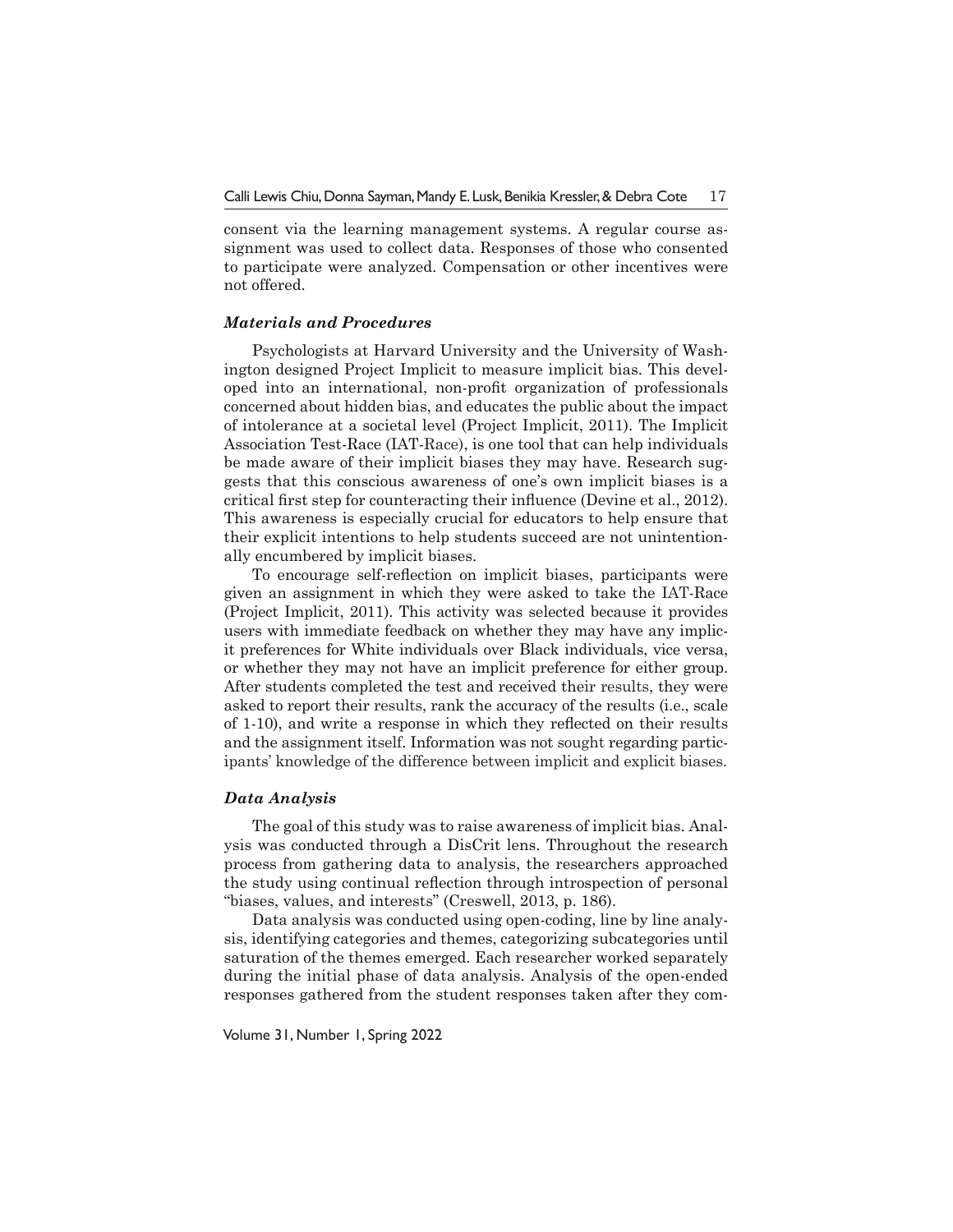pleted the IAT-Race was accomplished by first reading the complete responses in conjunction with the students' score on the IAT-Race itself. During the initial reading, tentative themes were identified. During the second reading, open-coding was conducted (Emerson et al., 2011). This process included: a line-by-line analysis to identify categories and themes, convergence of member checks, and peer debriefing. The researchers then color-coded similar themes and patterns which emerged through constant comparison in order to unlock the participants' meanings (Rubin & Rubin, 2011).

 The researchers then met together regularly to compare identified themes and categories. Focused coding was conducted in which meaningful categories were identified to answer the research questions. Preliminary analytic statements were isolated by the researchers and placed into the specific categories. The next phase was clarification of the themes through the DisCrit framework. During this phase of the analysis, the researchers first sought common expressions, words, and idioms across participant responses. The second stage consisted of connecting those words, common themes, and issues to the theoretical frame of the study.

#### *Trustworthiness*

Hesse-Biber and Piatelli (2012) discussed navigating power differences in the research process as variations that can influence data. All of the investigators are university professors and the participants were students taking required courses in their respective programs. Therefore, ongoing reflection and debriefing with each researcher was necessary in order to assure fidelity of the analysis. Reflexive practices included: the use of notes taken during the data collection process, peer review, and member checks in which the participants reviewed the data of the complete IAT-Race test in order to provide input on how their words were utilized. The researchers followed Marshall and Rossman's (2011) technique to establish trustworthiness of a study by critically evaluating the data at various stages of analysis, asked questions of the categories and subcategories, and scrutinized the data analysis.

#### *Pre/Post Covid and Black Lives Matter*

It is important to note that this research was conducted just prior to the COVID-19 pandemic, the racial issues associated with the killing of George Floyd, and the increased negative focus on the Black Lives Matter movement (BLM). As noted, the completion of the IAT-Race was a class assignment for students in all three faculty members'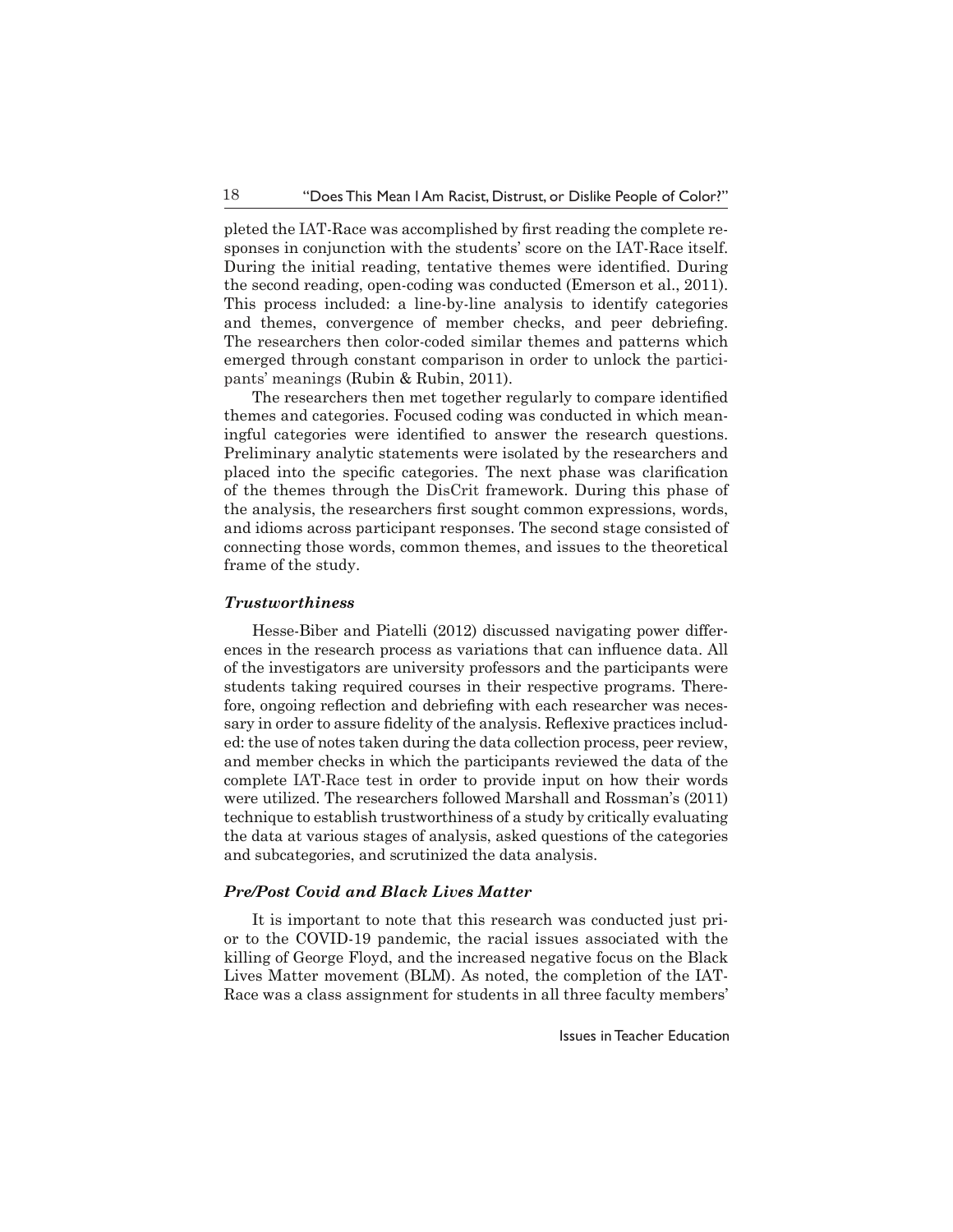courses. The assignment was mandatory and all were expected to participate whether they were part of the study or not. At the time of this research, there was no hesitancy among the students to complete the assignment. However, since that time, multiple critical events have occurred in our nation. Including the murder of George Floyd, the negative social media attention given to the BLM movement, and the violent assault on our nation's Capital on January 6th, 2021. Since the time of this study, the researchers have continued to assign the IAT-Race as part of a course activity, except now there is some vehement vocal opposition and outright refusal to take the test. Some students stated they would not take the IAT-Race because by talking about race, we are making racism worse. This points to the national debate on race and demonstrates the results of divisive rhetoric flooding media at all levels.

Vehement discussion of race and how to discuss and more importantly, how to teach issues about race, have been loudly disputed and distorted through the media. For example, in one researcher's home state, the governor signed a law that specifically bans the teaching of Critical Race Theory (Pierce, 2021). There are multiple states that have or are considering such laws predominantly written by White, male, conservatives with no input from people of color or from educators. These laws prohibit any teaching that makes children feel "discomfort, guilt, anguish, or any other form of psychological distress on account of his or her race or sex" (Dutton, 2021, p. 5). However, this is a clear example of what Feagin (2013) coined as the "white racial frame" (p. 10). These talking points are utilized to discuss the implicit and explicit ways White people reinforce the social constructs that keep institutional racism firmly entrenched. An honest, often uncomfortable, discussion of race and the history of racism in our country is challenging, however crucial, to interrupt racist beliefs and practices.

## **Results**

#### *Themes*

The results of the data analysis initially revealed seven themes and subthemes. For the purpose of this paper, the researchers have focused on three themes: (a) participants' perceptions of the test accuracy, (b) self-reflection of biases, and (c) self-reflection of explicit bias. The researchers made a methodological choice to use large data units in order to capture the voice and intent of the participants. As this issue has the potential to be divisive, it was felt that the voice and perspectives of the participants should be emphasized in this study.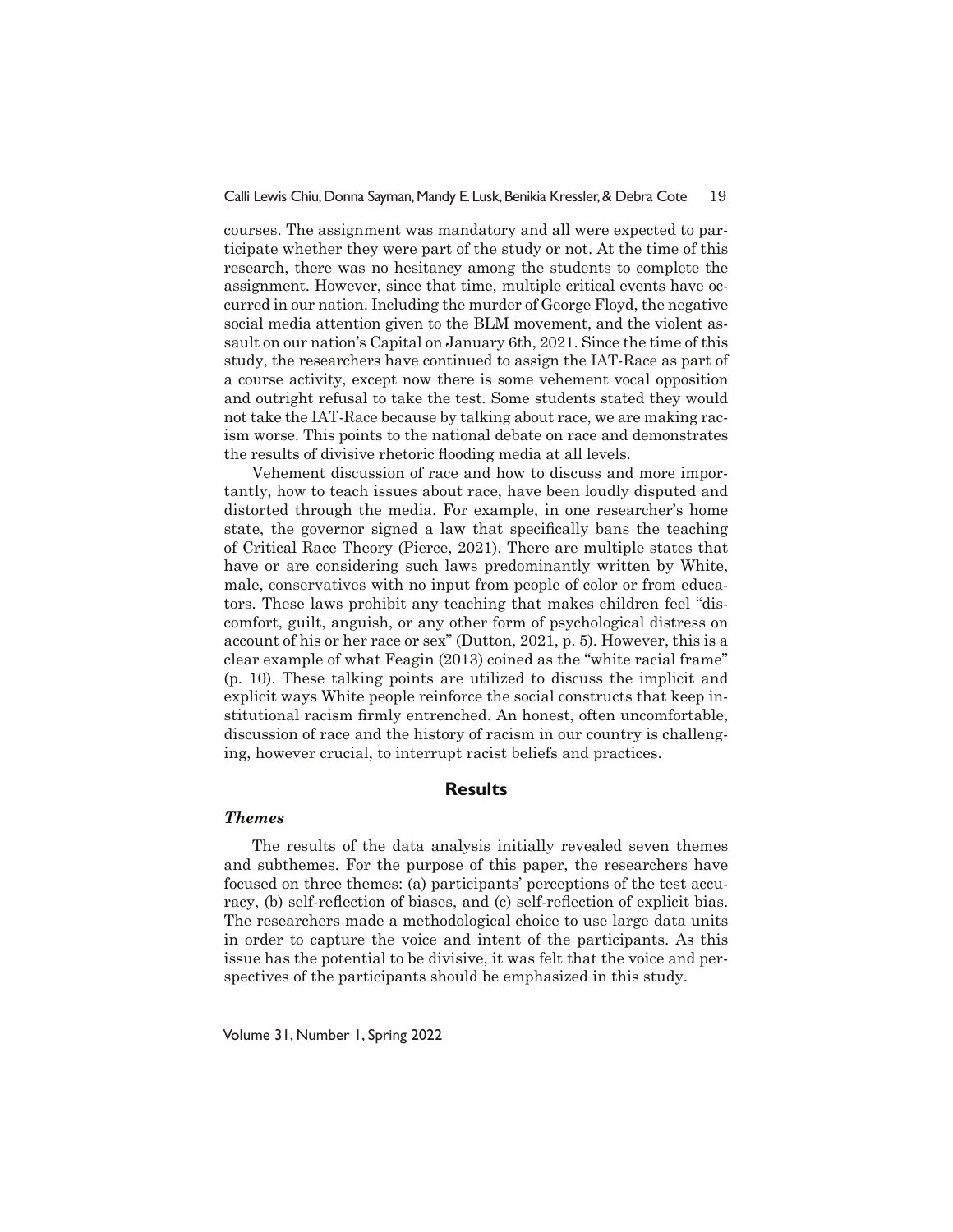## *Theme #1*

#### *Participants' Perception of the Accuracy of the IAT-Race:*

*"The IAT has ample room for user error making it difficult to gather accurate data for those conducting the test."*

Many participants questioned the accuracy of the test itself upon learning their results. The reliability and validity of the instrument are discussed as a limitation of this study, and participants' reactions may have been solely related to these constructs. For example, Nosek et al. (2007) reported weak correlations between the IAT and other measure of implicit beliefs. The work of Karpinski et al. (2005) found explicit measures of attitudes to be stronger predictors of intentional behavior in comparison with the IAT.

Instead of predicting deliberative behavior, the IAT may reflect "shared cultural stereotypes" (Arkes & Tetlock, 2004, p. 258). In fact, even Greenwald, co-creator of the test, acknowledges the limitations of the IAT, "Racism and prejudice are explicit attitudes with components of hostility or negative animus toward a group. The IAT doesn't even begin to measure something like that" (Lopez, 2017, para.17). However, we analyzed participants' responses using DisCrit as our theoretical framework. When analyzed through this lens, we consider the possibility that participants may have opted to focus on the test itself rather than critically reflect on any bias within themselves. Such deflection could be reflective of defensiveness when confronted with possible evidence of personal biases (Perry et al., 2015).

My results suggested that I have a strong automatic preference for white people over black people. I don't consider this to be reflective of myself nor a reliable tool to assess my choice between the two races, however according to the test I am subconsciously racist towards people of color. In my opinion, the IAT assessment is not a reliable tool to use to predict subconscious bias towards a race. (Participant #4)

Another participant explained:

I grew up around White people and lived in areas that were predominantly White and Hispanic. I did not develop relationships with people of color until later, when I lived in Dallas, TX. Does this mean I am racist, distrust or dislike people of color? No, I do not feel that this statement suggests or implies that I am racist at all. I would strongly argue against the score if that were the case. It only shows what I have a preference for that with which I am familiar. (Participant #34)

The researchers understand that one online test of implicit bias is not enough to combat racism or to assist people to understand their implicit biases; however, it can be a good starting point to encourage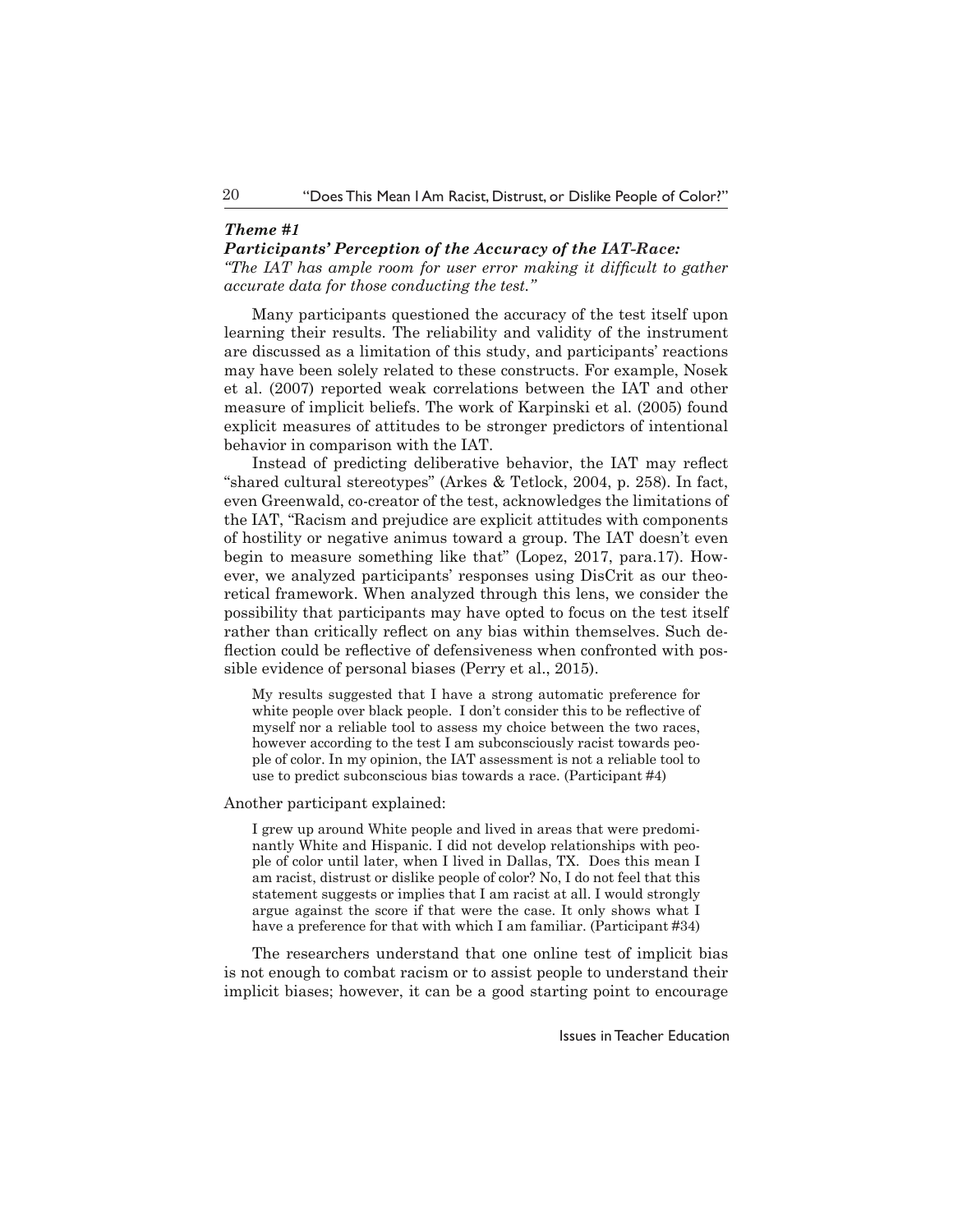an honest conversation about race. Howard (2010) cautioned that an examination of our own racial identities and biases can be quite a challenge. It is only through critical reflection that a person can travel through this difficult journey and understand that confronting implicit bias is an important first step. Again, when analyzed through DisCrit, we consider the possibility that some participants were not critically aware of their biases. Challenging the validity of the instrument does not mean they are not ready to examine their biases; instead, the validity is being questioned—which is supported by scholarly literature, not just by the participants: "I am a little surprised by my score. I didn't think that I had a preference for one race over the other. The fact that I had a strong preference really makes me question the test and my thoughts," from Participant #2. Another quote from Participant #3,

Yet, as I took the test, I was confused about how the test actually measured my unconscious thoughts. I felt like the test focused more heavily on how quickly I could read words and process images, and many of the tasks on the test seemed like Alex's association-heavy rehabilitation treatment in *A Clockwork Orange*!

Solórzano and Huber (2020) chronicled the importance of recognizing everyday racism and understanding our own acts of microaggression. It was curious that one participant alluded to morality in regard to their answers: "I believe people make bad and good decisions based on how they were taught and what morals were taught to them. I have a hard time understanding how this would be helpful knowing a preference of individual's race," Participant #8. It was disconcerting that some, not all, of the participants did not recognize their implicit bias or even question if that was the results of their test scores, but instead blamed the test itself:

I feel this test is designed to purposely reflect negative reviews for one race or another. I also feel that the test is flawed because it had far more words that went with African Americans (in either trial), than Caucasians. So by default a tester would have more opportunities to make mistakes and choose the wrong associative word. I'm not simply grumpy because I do not like my results, I just feel that this test is designed to give inaccurate results. (Participant #15)

A single instrument cannot determine if someone is racist or not, especially given the reservations about this test's validity expressed in the literature, and participants' reflections can be used as a second source to strengthen the results generated when they took the test. Beyond the findings from this study, DisCrit theory can be used as a mechanism to promote student success when teachers and educational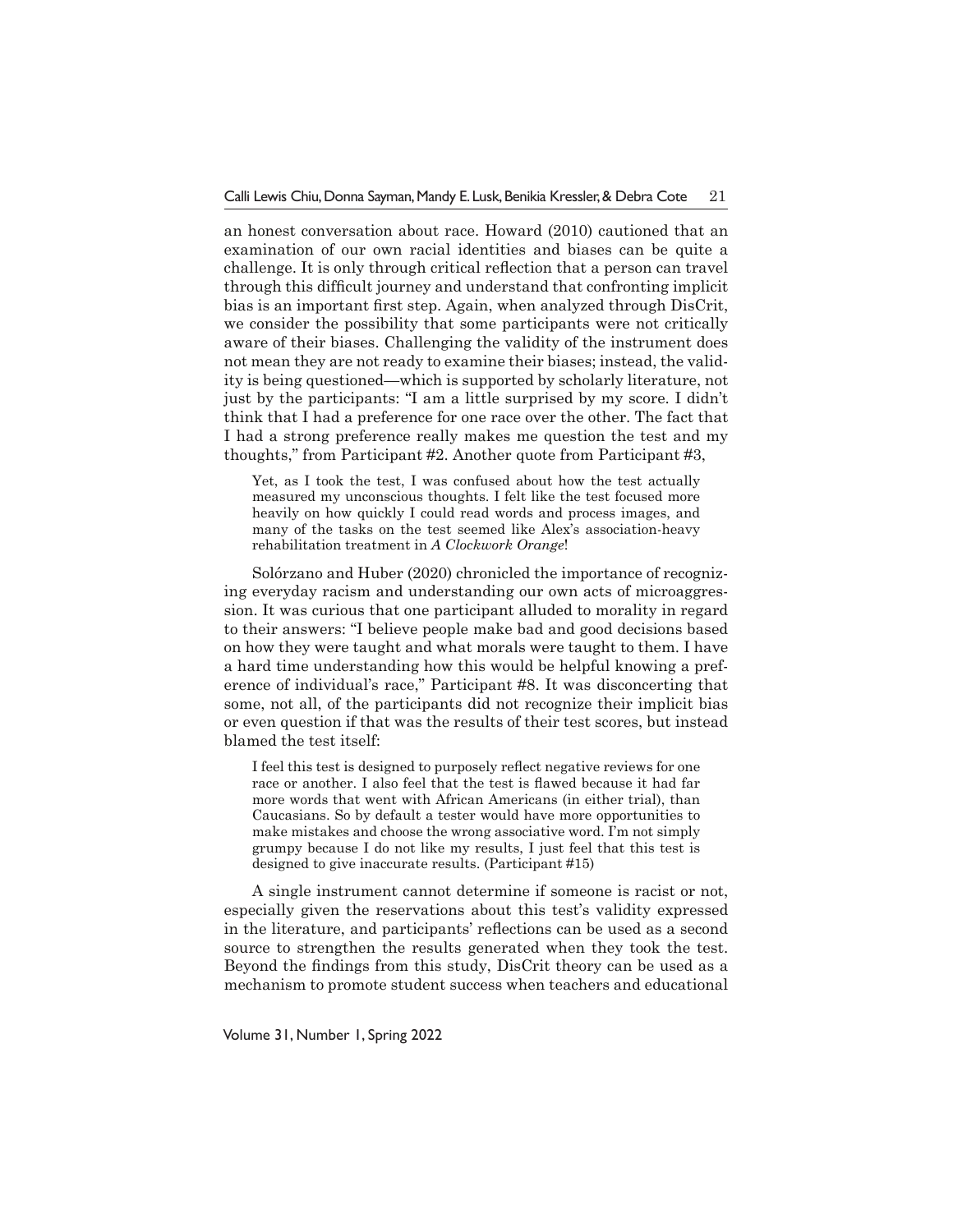leaders first understand how educational inequalities are reproduced, and then use that knowledge to create equitable learning settings and opportunities (Annamma & Morrison, 2018).

#### *Theme #2*

#### *Self-reflection of Biases***:**

*"This assignment has given me much to think about. Thank you!"*

As mentioned in the introduction, Gorksi (2018) stated that the first step in understanding one's biases is naming the problem. Many of the preservice and practicing special educators who completed this online test of implicit bias evaluated their own biases. When analyzing this data utilizing the DisCrit theoretical framework lens, it also appeared that these teachers explored their biases about students of color with and without disabilities and their families. Participants #32 and #14 noted their self-reflection. "I think that this assessment really makes you look at who you are, and makes you think about the different things that sometimes make you uncomfortable," from Participant #32. "It did cause me to reflect on my cultural background, exposure, and experiences in the area of race and I realized that it is mixed," from Participant #14.

After completing the online assessment, Participant #25 recognized her racial biases as recorded in her results:

This test was a great reminder of how important it is to put aside our own opinions of people, whether they be negative or positive, and truly try to help them, no matter what their race may be. Personally, I like tests like this because they remind us how easy it is to get lost in everyone else's opinions and judgment.

Participant #36 made a powerful acknowledgement that this implicit bias assessment can be pivotal while working with their students in the classroom, "As an educator, my implicit biases have the potential to affect my relations with the community, the way I view and talk to families, and even the way I handle student interactions and manage behavior."

Interestingly, some participants also reflected on their biases while reminiscing on their home environment as children and how their upbringing shaped their racial biases as reflected by Participant #16, "However, I do find myself stereotyping sometimes based on race, gender, or socio-economic status. I attribute this to reverting back to my roots and how I was raised as a child into adulthood." Understanding our implicit bias is to understand our intent of the unknowing acts, and DisCrit seeks to understand how those acts impact others (Solórzano & Huber, 2020). It was encouraging to see how the participants unpacked their own family history and recognized racism: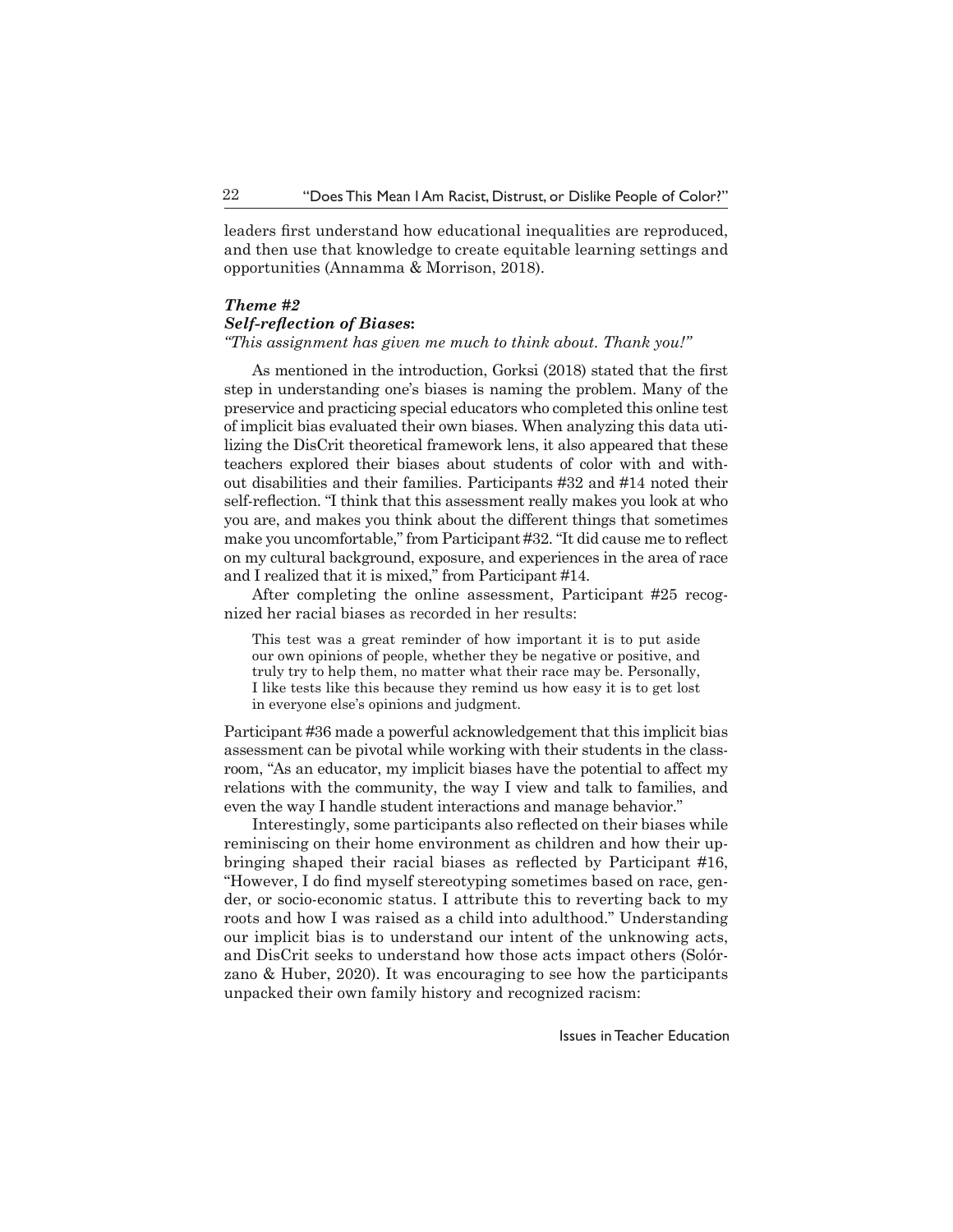I grew up in a household with a father and step-mother that were racist…not in the way in which is noticeable to others, but they were subtle. They would say things, disparaging things, of those of a different race and while I knew this was not ok, I was forced to hear it nonetheless. (Participant #38)

One powerful quote showed that this participant understood and rejected their family's legacy of hate:

I grew up with a father who was (and still is) extremely racist. He did not like me to have friends of other races, to watch television shows that he considered to be "for black people", or to listen to music that he thought was "for black people". Hearing him use racial slurs was part of everyday life for me, and even at a young age I can remember it making me upset and angry to hear him say those things. As I got older, I made my own standpoint on this subject very clear, and it definitely caused some arguments between my dad and I until he finally realized he was not going to change my mind about it. Now, we basically agree to disagree on this matter although in order to make this agreement successful, I basically have to accept that he is going to continue to make racial slurs and no amount of protest from me is going to change that. (Participant #33)

#### *Theme #3*

#### *Self-reflection of Explicit Biases:*

*"I get uncomfortable when Black people are being boisterous."*

DisCrit theory, in relation to education, emphasizes how race, racism, and ableism are built into interactions and processes of education. These acts impact students of color with disabilities qualitatively differently in comparison to their White peers with disabilities (Annamma et al., 2013). Participant #29 reflects on his explicit bias of behavior which is representative of the overrepresentation of Black boys identified in the category of emotional disturbance (one qualifying feature of which is the incredibly subjective, "Inappropriate types of behavior or feelings under normal circumstances" [IDEIA, 2004]) and of the disproportionate disciplinary practices experienced by Black students:

I get uncomfortable when Black people are being boisterous, I do not know if that speaks more to a difference in culture or the color of their skin. I am admittedly more aware when there is a group of young Black people around, but not so much so when the group is White.

Similarly, Participant #55 acknowledged a fear of shopping in a predominantly Black town: "But, I am afraid to go into stores in the [location redacted] except for the nicer parts, so in certain situations maybe I am a little biased and do not like to admit it."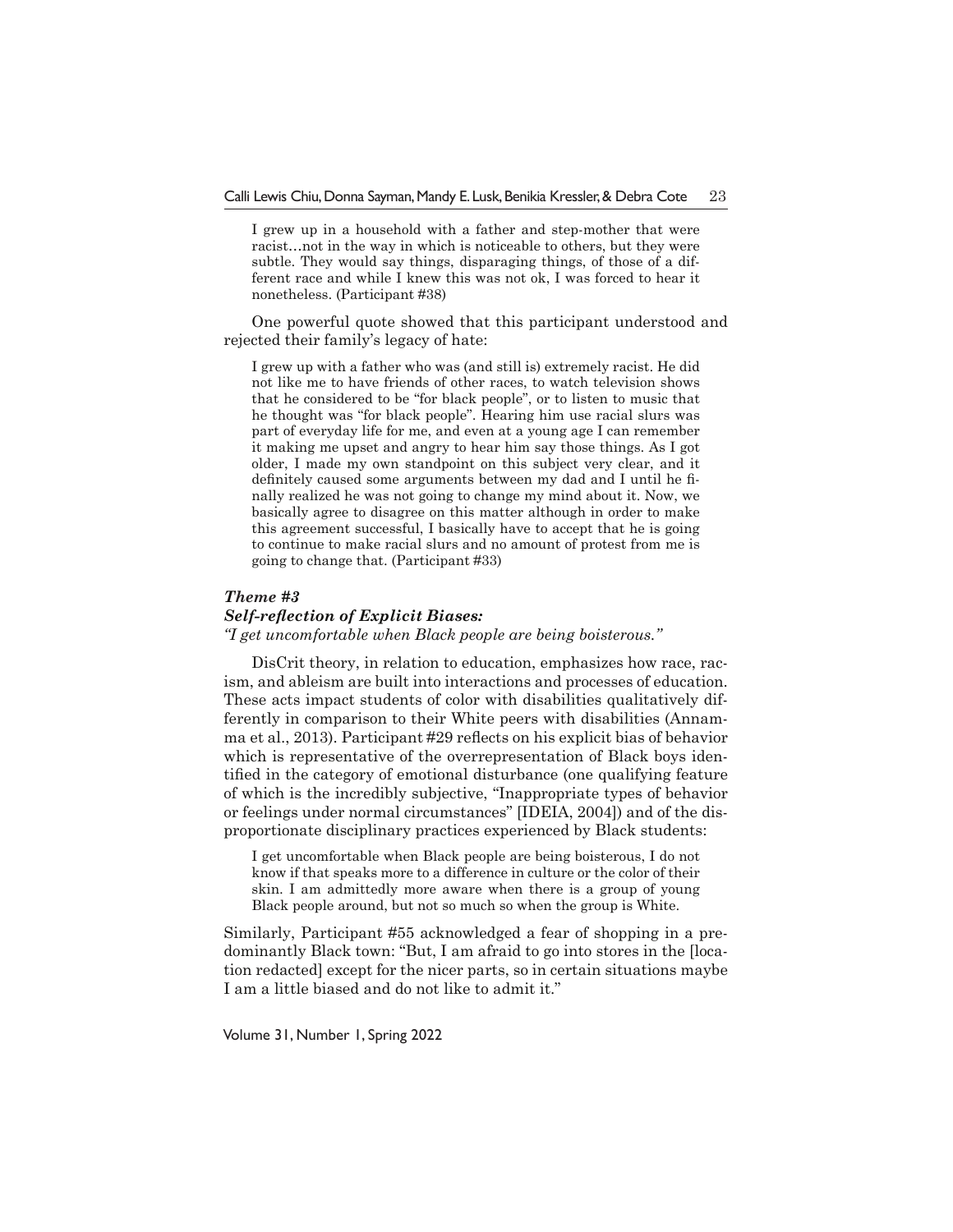The conceptualization of differences between Black individuals and White individuals has been used to justify the slavery, segregation, violence and even murder of Black individuals (Taylor et al., 2019). Hoffman et al. (2016) found that a substantial number of White medical students, residents, and laypersons held inaccurate beliefs about biological differences between Black individuals and White individuals. Likewise, pervasive historical beliefs about the relationship between race and ability, firmly rooted in White supremacy, remain evident today. Segregated classrooms for students with disabilities remain disproportionately populated with students of color (Harry & Fenton, 2016). The explicit biases Participant #35 reflects upon mirror this emphasis on *different* and *other*:

It is not that I do not like or do not trust African Americans; instead, I am cautious and shy towards their culture and appearance because it is different from my own. For example, I have always wanted to touch the hair of an African American person, to really put my hands in it and feel the texture, and I am interested in whether or not their skin is oily.

## **Discussion**

DisCrit theory calls for teacher preparation programs to be reimagined and restructured (Annamma et al., 2018). Preservice teachers need to engage in preparation experiences involving critical analysis of social and educational issues related to equity and be provided opportunities for deep self-reflection (Kulkarni et al., 2021). In the current study, some participants' focus on the perceived accuracy of the IAT-Race rather than critically self-reflecting on the possible biases they have may be reflective of teacher preparation that does not emphasize the aforementioned concepts. The findings underscore the need for teacher preparation programs to focus on supporting an understanding of bias (Whitford et al., 2019), specifically what it is, what it is not, and why it is a critical concept. To encourage preservice and practicing teachers to use the IAT-Race as an opportunity for self-reflection, a discussion on the difference between implicit bias and racism is crucial before having them take the IAT-Race. Also, explicitly stating that this activity is intended to prompt self-reflection and is not being utilized to label anyone as racist may also facilitate self-reflection and lessen the extent to which the accuracy of the test is questioned.

Educating people about the discrepancy between their implicit and explicit bias may help them regulate defensive attitudes (Howell et al., 2015). Defensive posturing may be a reluctance to accept a primary tenet of DisCrit, that "racism and ableism do not exist in a vacuum and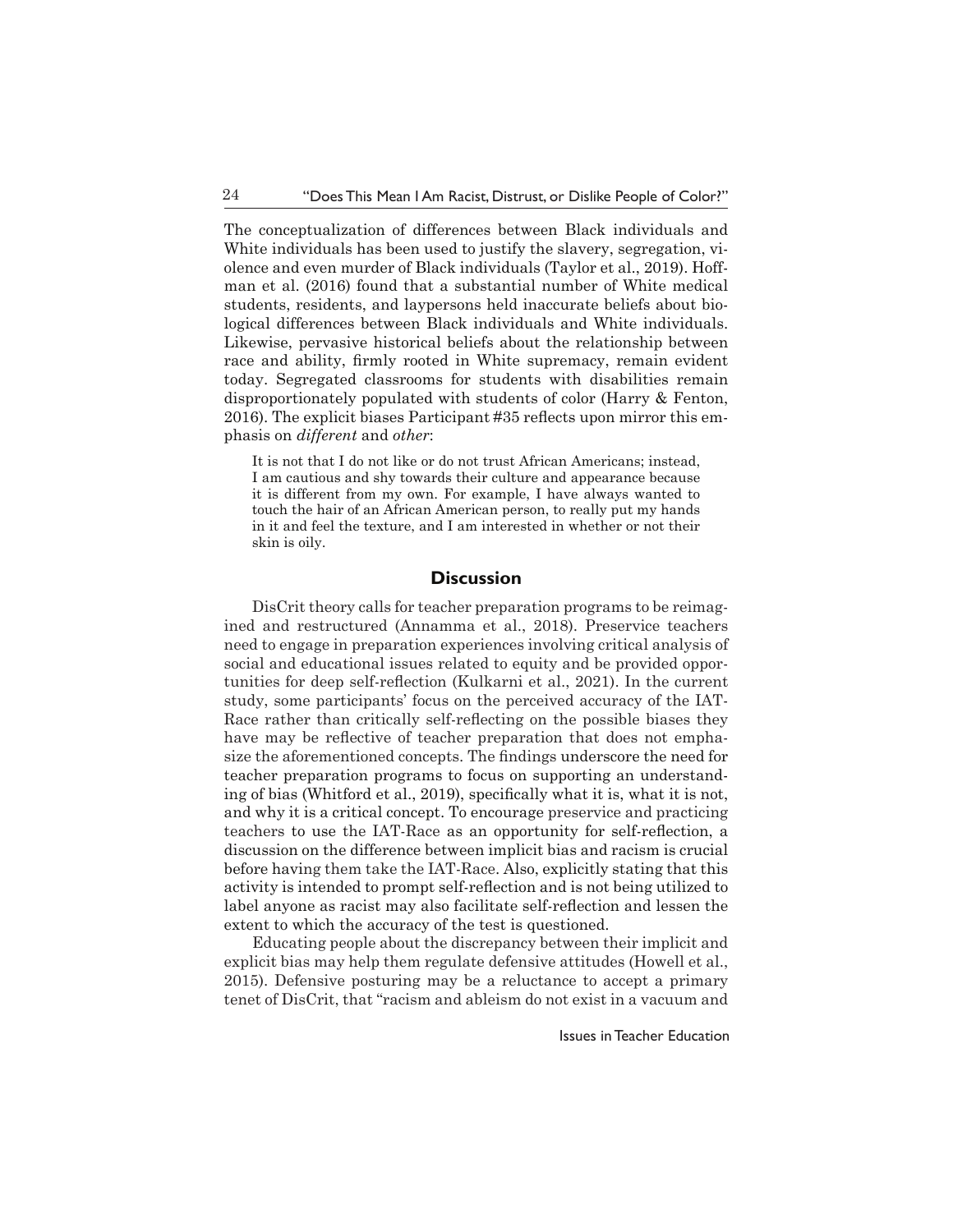that the normalcy by which they operate in schools and society more broadly goes unquestioned in part by the silencing of their interdependence" (Kulkarni et al., 2021, p. 622). For preservice and practicing teachers belonging to the majority group, this reality can be challenging to acknowledge, considerably more so if their teacher preparation is not based on social justice, equity, and inclusivity.

DisCrit theory provides a framework that can be used to help preservice teachers make sense of the "complex and historically charged intersection of race and perceived ability and the effects that this has on students of color" (Olmstead et al., 2019). The IAT-Race assignment prompted some participants to reflect on biases of which they were consciously aware. While these responses may reflect deficit thinking, there is value in their candor. For when we are aware of our biases and can actively name and define them, a foundation is laid to explore these predispositions. This critical self-reflection can begin by asking difficult questions such as: In what are my biases based? Reality? Perception? Fear? Remnants of my upbringing? The comfort of what I have always held to be true? Critical questions such as these, if approached with a genuine interest to dismantle biases we have, can lead to conscious efforts to change our belief patterns and subsequently our external actions.

Some participants made a connection between their implicit biases and their work with students. Self-awareness such as this can result in teaching practices and relationships based on equity and inclusion. This is reflective of DisCrit's emphasis on learning environments built on solidarity in the classroom rather than managing students (Migliarini & Annamma, 2016). Furthermore, DisCrit can help preservice teachers in understanding how to shift their conceptualization of discipline as a tool of punishment to utilizing their relationships and interactions with their students as tools for learning.

The current study did not explicitly examine participants' beliefs about biases they may hold regarding students of color. However, our results indicate the importance of critical self-reflection for teachers of students of color with disabilities. Future research should examine teacher self-reflections concerning their lived experiences and how it may impact their beliefs and decision-making for their diverse students as a baseline for understanding their implicit bias test results.

#### *Limitations*

These findings, while certainly suggestive, must be accompanied by an acknowledgement of important issues with the study. First, data was not collected on participants' previous knowledge and professional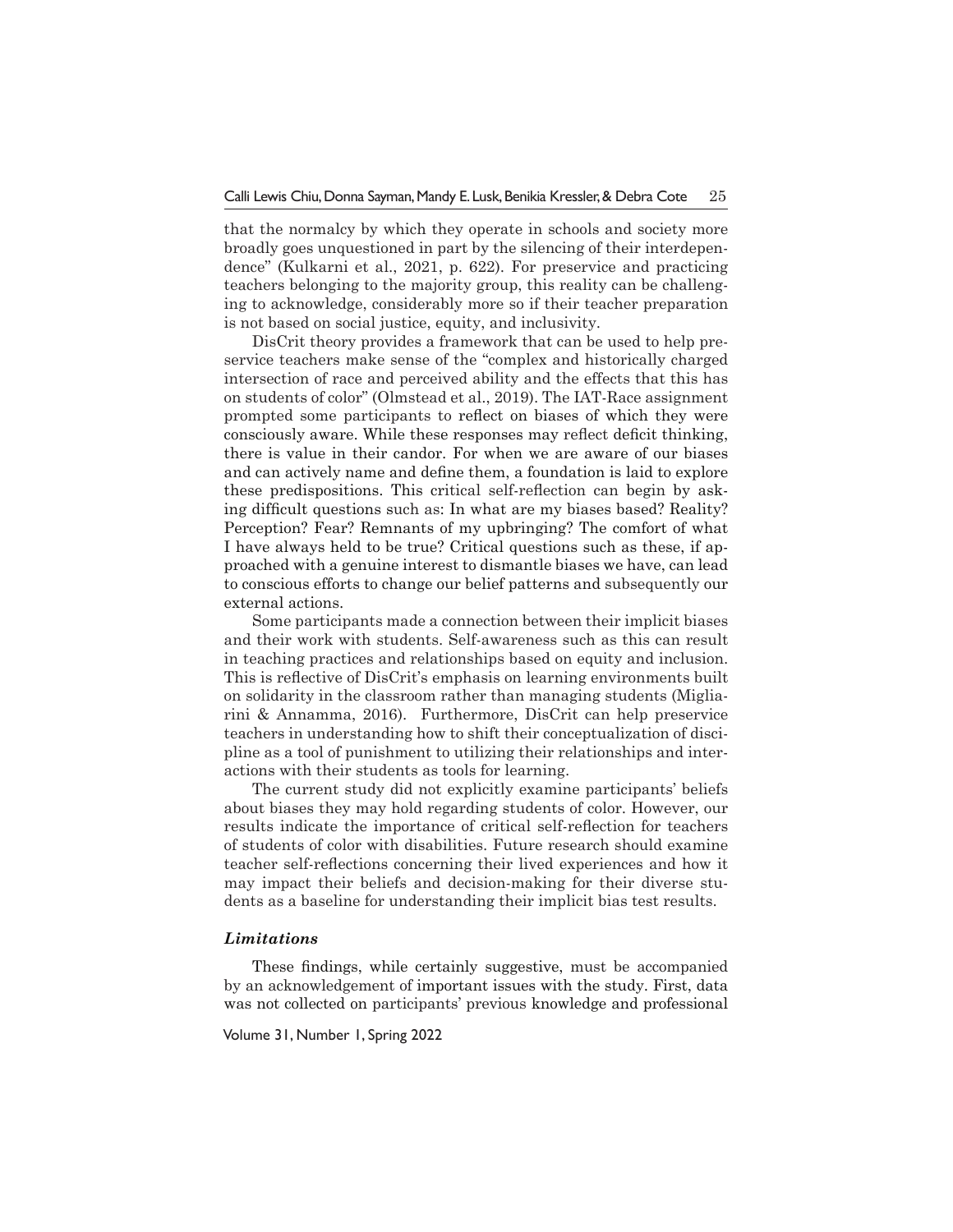training on cultural sensitivity. While educators are expected to be sensitive to their students' cultural backgrounds, there are many educators who have not received training in culturally responsive teaching. The researchers do not have knowledge of participants who have received specific training on cultural differences and those who have not.

Another limitation of the current study is the uncertainty of the extent to which the participants truly understood the meaning of implicit bias. Oftentimes, and as discussed previously, it is misunderstood as being racist, which can promote feelings of defensiveness or distrust. In future replications, information should be sought about participants' understanding of the actual meaning of implicit bias. An additional option would be to provide participants with information about the differences between implicit bias and racism before having them take the IAT-Race.

Next, this research does not fully explore the conditions under which participants identify the purpose of racial measures. It also does not explore the individual differences that correlate with differences in guessing. Other experimental procedures also should be tested. Finally, and equally important, the IAT-R presents test takers with both words and faces. The test incorporates computerized representations of adult faces. Since participants are educators, or are in teacher preparation programs, the researchers believe that the results may differ if the IAT depicted the faces of children and youth. Despite these limitations, our study provides valuable information regarding implicit racial biases of preservice and practicing teachers.

Finally, there exists significant criticism of the IAT in terms of reliability and validity. For example, the measure exhibits low test-retest reliability. The IAT-R has a test-retest reliability score of 0.44, while the IAT overall is approximately 0.5 (Nguyen, 2019). Validity, another concern with the IAT, is best established by showing that results from the test can accurately predict behaviors in real life. From 2009 to 2015, four separate meta-analyses that suggested the IAT is a weak predictor of discriminating behavior (Goldhill, 2017). However, this study was not intended to inform preservice and practicing teachers that they either do or do not have biases or that they engage in discriminatory behavior. Even so, the authors are in support of Dan Losen's sentiment on the concept of implicit bias:

We don't often have good scientific tools to measure bias with precision, whether explicit or implicit. That lack of scientific precision in measuring the impact of one variable doesn't refute the concept, nor does it suggest one should ignore the likelihood that some less conscious forms of bias affect decision making. If some feel more com-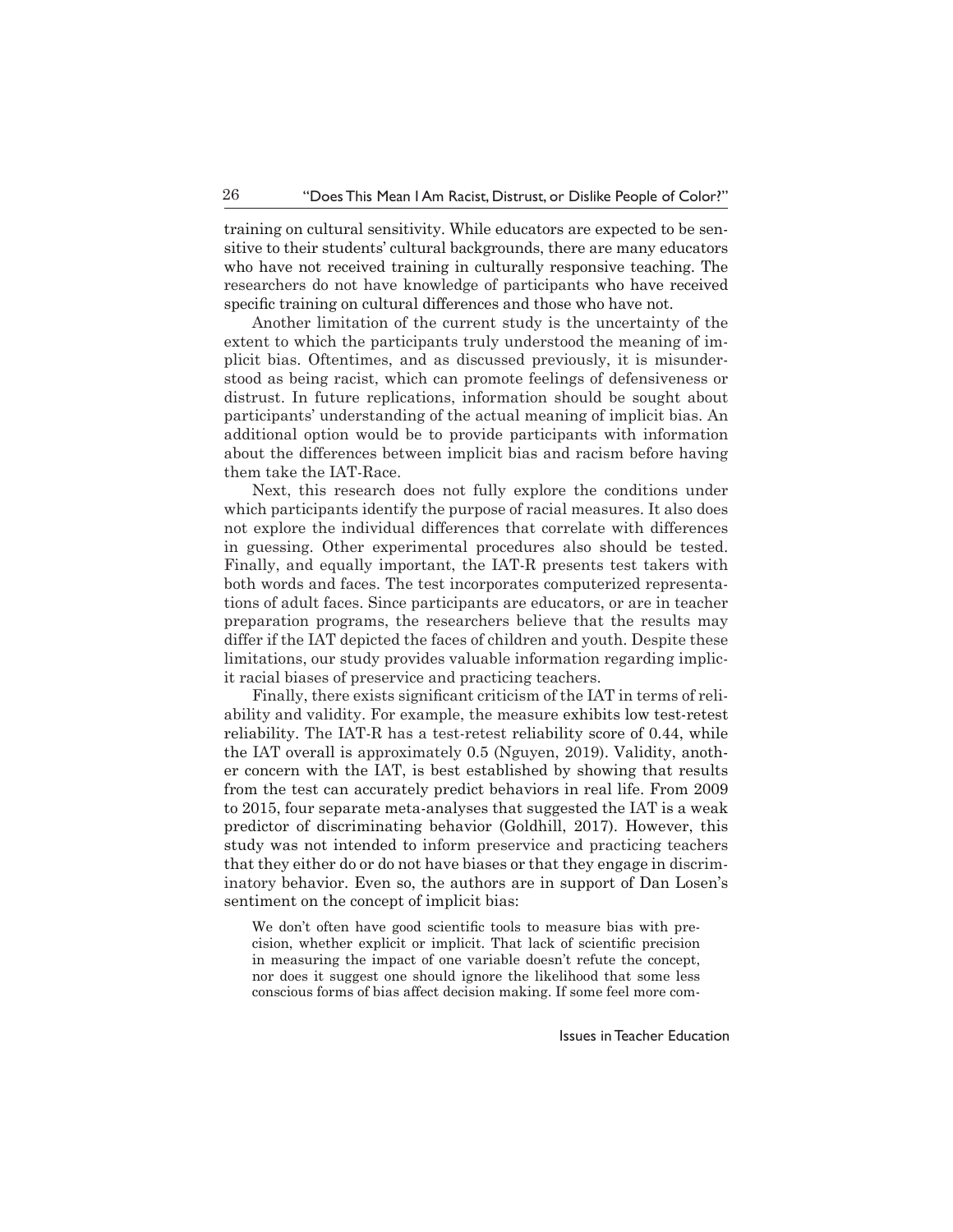fortable only recognizing racial bias in its most explicit measurable form, I'd argue they are engaged in cognitive dissonance and not really paying attention to the science. (D. Losen, personal communication, October 5, 2020)

## **Conclusion**

The seventh tenet of DisCrit states, "DisCrit requires activism and supports all forms of resistance" (Annamma et al., 2013, p. 11). This research underscores the call for teachers as change agents, as students of color continue to face inequities in public schools across the United States (Cooper et al., 2022; Flynn & Shelton, 2022). Due to this fact, teacher preparation programs cannot continue in a "business as usual" manner (Kulkarni, 2018). We must put practices in place in which preservice and in-service teachers examine their own biases and meaningfully reflect on how these may impact their teaching practices. Preservice and practicing teachers should be given scenarios to prompt self-reflection of their own personal concepts of "good" behavior and "bad" behavior and the role of their belief in determining behaviors to target for change (LeBlanc, 2016).

Self-reflection is critical as teachers' good intentions can be misguided. For example, in a study on culturally responsive classroom management, a teacher recounted that, in an attempt to reduce "flexing"—attempting to intimidate someone by standing over them among his students, he would take away class currency they had earned when they engaged in this behavior. One morning, the teacher overheard a father explain to his son that he had to walk home alone that afternoon. The father told his son to walk "hard" as a form of self-protection when he got to a specific street known to be dangerous. That father/son conversation led the teacher to revisit his approach and to teach students the behaviors he did want to see in his classroom rather than penalizing them for behaviors that he wanted to reduce.

The goal of the current study was to understand and identify how preservice and practicing special educators may self-reflect on their biases. Simply being aware of what implicit biases are and how they can affect judgment can help special educators treat their students with equity. Perhaps when educators have a clearer understanding that implicit bias is not equivalent to being a racist, it will facilitate the ability to self-reflect on implicit biases and how they may impact birth-12 students. When we understand our own minds, we can increase our agency and take responsibility for our actions (Devine et al., 2012). Understanding our implicit biases can result in consciously acting in ways that align with our stated ideals. When teachers do this, the trajectory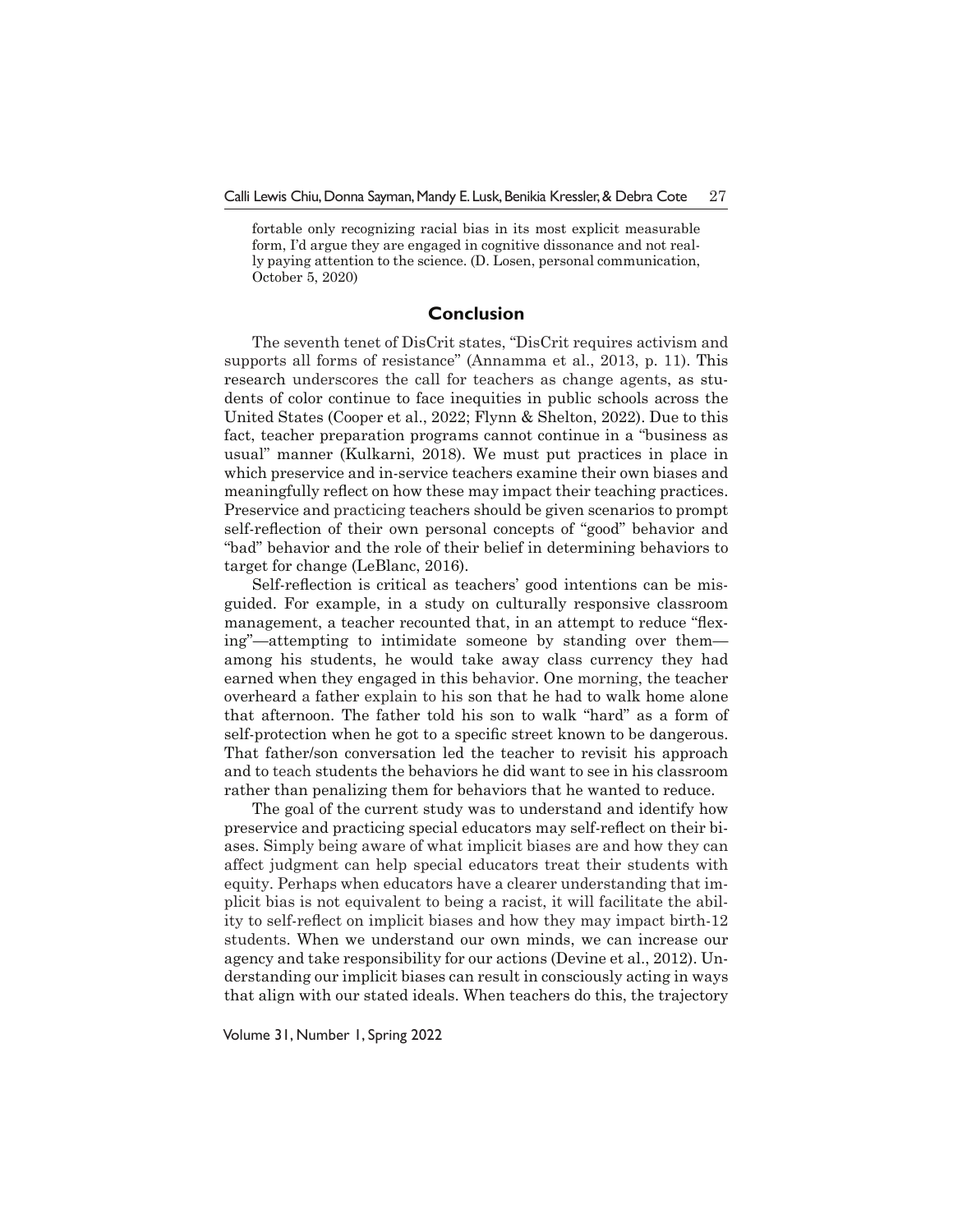for students of color will begin to change. Educators who are able to identify their explicit biases are in a prime position to engage with DisCrit as a tool to examine the implications of structural racism and ableism in the lived experiences of students of color, often resulting in the labels of "disabled."

Teacher educators must work with preservice teachers to create shifts in their beliefs and abilities to reflect critically on the intersection of disability and race (hooks, 2014). Preservice teachers who envision themselves as advocates and have an understanding of the intersectional and interdisciplinary framework of DisCrit can conceptualize their relationships with students as connected to the larger work of dismantling inequalities multiply marginalized students face (Migliarini & Annamma, 2016).

#### **References**

- Annamma, S. A., Connor, D., & Ferri, B. (2013). Dis/ability critical race studies (DisCrit): Theorizing at the intersections of race and dis/ability. *Race Ethnicity and Education*, *16*(1), 1-31. https://doi.org/10.1080/13613324.20 12.730511
- Annamma, S. A., Connor, D. J., & Ferri, B. (2016). A truncated genealogy of DisCrit. In D. Connor, B.A. Ferri, & S. A. Annamma (Eds.), *DisCrit: Disability studies and critical race theory in education*, (pp. 1-8). Teachers College. https://doi.org/10.3102/0091732X18759041
- Annamma, S. A., Ferri, B. A., & Connor, D. J. (2018). Disability critical race theory: Exploring the intersectional lineage, emergence, and potential futures of DisCrit in education. *Review of Research in Education, 42*(1), 46- 71. https://doi.org/10.3102/0091732X18759041
- Annamma, S. A., & Handy, T. (2020). Sharpening justice through DisCrit: A contrapuntal analysis of education. *Educational Researcher*, *50*(1), 41-50. https://doi.org/0013189X20953838
- Annamma, S., & Morrison, D. (2018). Identifying dysfunctional education ecologies: A DisCrit analysis of bias in the classroom. *Equity & Excellence in Education*, *51*(2), 114-131.
- Arkes, H. R., & Tetlock, P. E. (2004). Attributions of implicit prejudice, or ''Would Jesse Jackson 'fail' the Implicit Association Test?'' *Psychological Inquiry, 15*(4), 257–278.
- Artiles, A., Bal, A., Trent, S. C., & Thorius, K. K. (2012). Placement of culturally and linguistically diverse students in programs for students with emotional and behavioral disorders: Contemporary trends and research needs. In J. Bakken, F. Obiakor, & A. Rotatori (Eds.), *Behavioral Disorders: Identification, Assessment, and Instruction of Students with EBD*  (pp. 107-127). https://doi.org/10.1108/S0270-4013(2012)0000022008
- Barrett, N., McEachin, A., Mills, J. N., & Valant, J. (2017). *Disparities in student discipline by race and family income.* Education Research Alliance for New Orleans. https://educationresearchalliancenola.org/files/publica-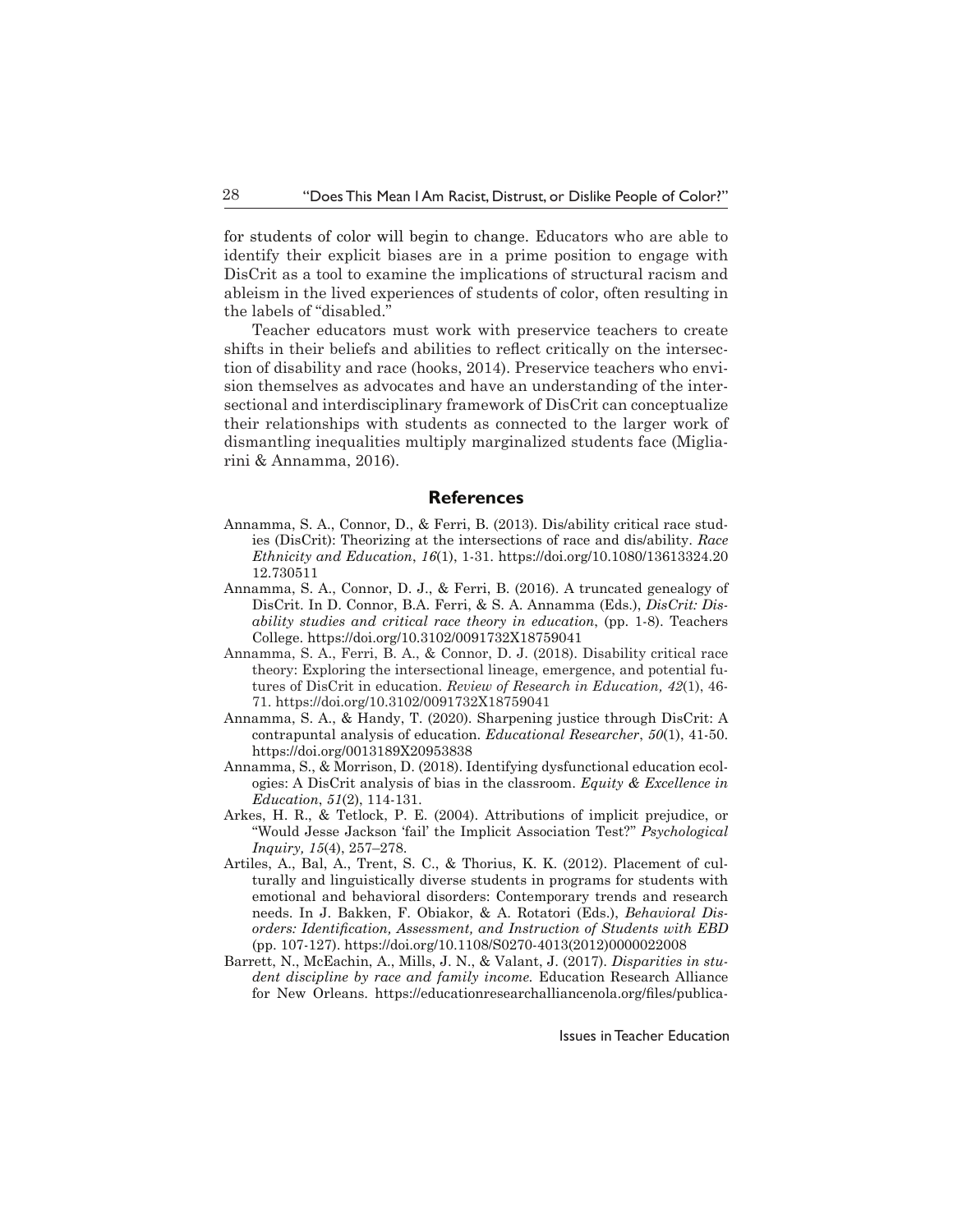tions/010418-Barrett-McEachin-Mills-Valant-Disparities-in-Student-Discipline-by-Race-and-Family-Income.pdf

- Bollmer, J., Bethel, J., Garrison-Mogren, R., & Brauen, M. (2007). Using the risk ratio to assess racial/ethnic disproportionality in special education at the school-district level. *The Journal of Special Education, 41*(3), 186-198. https://doi.org/10.1177/00224669070410030401
- Bonilla-Silva, E. (2018). *Racism without racists: Color-blind racism and the persistence of racial inequality in America* (5th ed.). Rowman & Littlefield.
- Carlsson, R., & Agerström, J. (2016). A closer look at the discrimination outcomes in the iat literature. *Scandinavian Journal of Psychology, 57*(4), 278–287.
- Cooper, S. M., Burnett, M., Golden, A., Butler-Barnes, S., & Innis-Thompson, M. (2022). School discrimination, discipline inequities, and adjustment among black adolescent girls and boys: An intersectionality-informed approach. *Journal of Research on Adolescence*, *32*(1), 170-190.
- Connelly, J. (2021). Interrogating the special education identification process for Black Indigenous students of color. *Multiple Voices, 21*(1), 78-92. https://doi.org/10.5555/2158-396X-21.1.78
- Creswell, J.W. (2013). *Research design: Qualitative, quantitative, and mixed methods approaches.* (4<sup>th</sup> ed.). SAGE Publications.
- DeBerry, J. (2015, January 16). *David Duke denies being racist; George Wallace son says his daddy wasn't that bad: Jarvis DeBerry.* The New Orleans Advocate. https://www.nola.com/opinions/article\_1efb4c40-f4d2-54e9 b952-9859f788306c.html
- Dever, B. V., Raines, T. C., Dowdy, E., & Hostutler, C. (2016). Addressing disproportionality in special education using a universal screening approach. *The Journal of Negro Education, 85*(1), 59-71. https://doi.org/10.7709/jnegroeducation.85.1.0059
- Devine P. G., Forscher, P. S., Austin, A. J., & Cox, W. T. L. (2012). Longterm reduction in implicit bias: A prejudice habit-breaking intervention, *Journal of Experimental Social Psychology, 48*(6), 1267–1278. https://doi. org/10.1016/j.jesp.2012.06.003
- DiAngelo, R. (2018). *White fragility: Why it's so hard for white people to talk about racism*. Beacon Press.
- Dubois, W.E.B. (1920). Race intelligence. *The Crisis, 20* (3), 118-119. http:// www.webdubois.org/dbRaceIntell.html
- Dutton, J. ( 2021, May 7). Texas could ban Critical Race Theory next as several states look to follow Idaho. *Newsweek. https://www.newsweek.com/ texas-could-ban-critical-race-theory-next-several-states-look-follow-idaho-1589502*
- Emerson, R. M., Fretz, R.I., & Shaw, L.L. (2011). *Writing ethnographic field notes*. (2nd ed.). University of Chicago.
- Flynn, A. S., & Shelton, A. L. (2022). Solving the right problem: The need for alternative identification measures in gifted education. *Gifted Child Quarterly*, *66*(2), 144-145.
- Ford, D. Y. (2012). Culturally different students in special education: Looking backward to move forward. *Exceptional Children, 78*(4), 391-405.
- Ford, D. Y., & Russo, C. J. (2016). Historical and legal overview of special education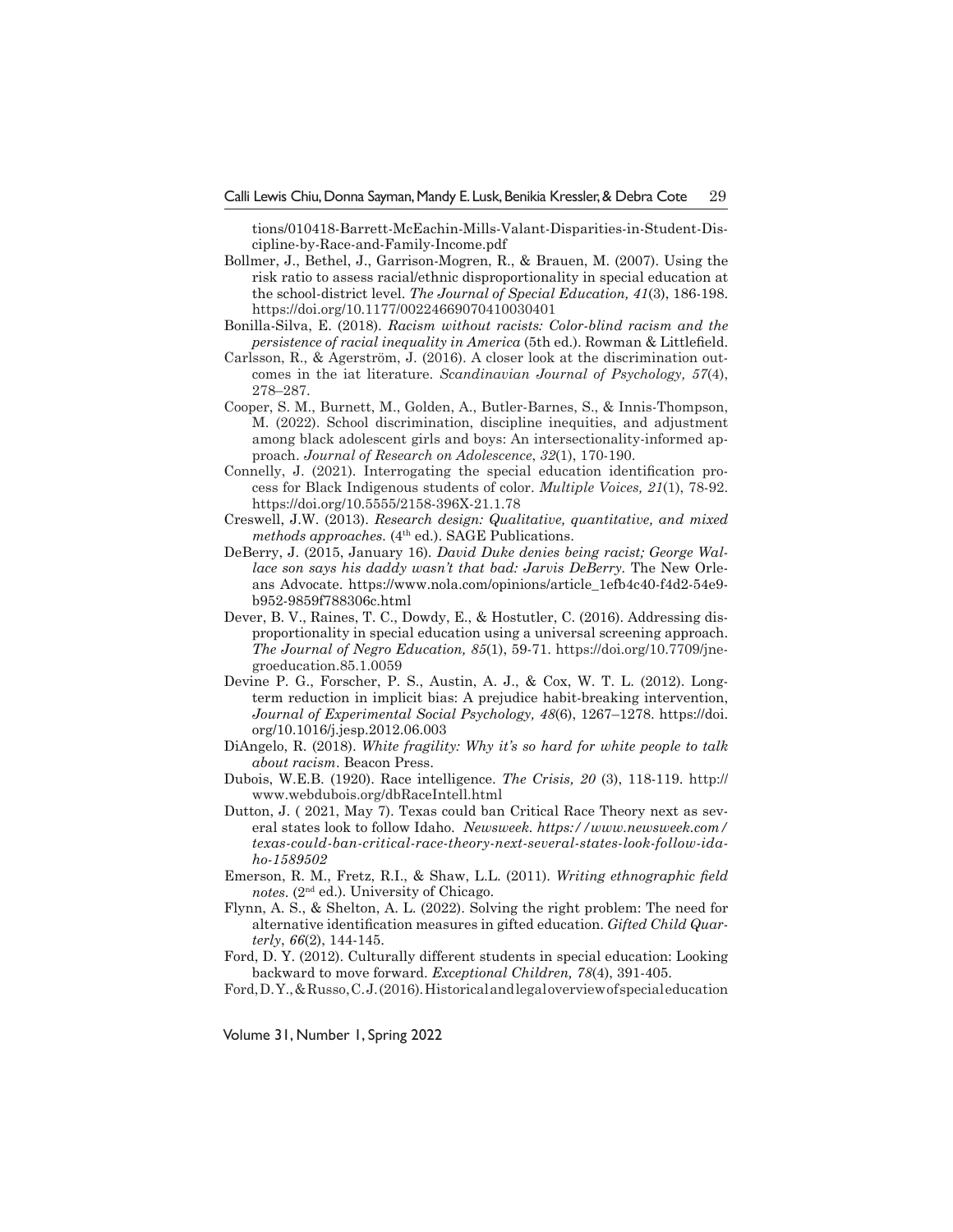overrepresentation: Access and equity denied. *Multiple Voices for Ethnically Diverse Exceptional Learners, 16*(1), 50-57. https://doi.org/10.5555/2158- 396X.16.1.50, https://doi.org/10.1177/001440291207800401

- Gay, G. (2015). The what, why, and how of culturally responsive teaching: International mandates, challenges, and opportunities. *Multicultural Education Review, 7*(3), 123-139. https://doi.org/10.1080/2005615X.2015.1072079
- Goldhill, O. (2017). The world is relying on a flawed psychological test to fight racism. https://qz.com/1144504/the-world-is-relying-on-a-flawed-psychological-test-to-fight-racism/
- Gorski, P. (2018). *Reaching and teaching students in poverty: Strategies for erasing the opportunity gap.* Teachers College.
- Gilliam, W. S., Maupin, A. N., Reyes, C. R., Accavitti, M., & Shic, F. (2016). Do early educators' implicit biases regarding sex and race relate to behavior expectations and recommendations of preschool expulsions and suspensions. *Yale University Child Study Center*, *9*(28), 2016.
- Greenwald, A. G., & Banaji, M. R. (1995). Implicit social cognition: Attitudes, self-esteem, and stereotypes. *Psychological Review, 102*(1), 4. https://doi. org/10.1037/0033-295X.102.1.4
- Greenwald, A. G., McGhee, D. E., & Schwartz, J. K. (1998). Measuring individual differences in implicit cognition: The Implicit Association Test. *Journal of Personality and Social Psychology, 74*, 1464-1480. doi:10.1037/0022- 3514.74.6.1464
- Grissom, J. A., & Redding, C. (2015). *AERA Open*, *2*(1), 1-25. https://doi.org/ 2332858415622175
- Harry, B., & Fenton, P. (2016). Risk in schooling: The contribution of qualitative research to our understanding of the overrepresentation of minorities in special education. *Multiple Voices for Ethnically Diverse Exceptional Learners, 16*(1), 17–28. https://doi.org/10.5555/2158-396X.16.1.17
- Harry, B., & Klinger, J. (2014). *Why are so many minority students in special education? Understanding race & disability in schools (2nd ed.). Teachers* College.
- Hesse-Biber, S. & Piatelli, D. (2012). The feminist practice of holistic reflexivity. In S. Hesse-Biber (Ed.). *The handbook of feminist research: Theory and praxis.* (2nd ed.). (pp. 557-582). Sage.
- Hoffman, K. M., Trawalter, S., Axt, J. R., & Oliver, M. N. (2016). Racial bias in pain assessment and treatment recommendations, and false beliefs about biological differences between blacks and whites. *Proceedings of the National Academy of Sciences, 113*(16), 4296-4301. https://doi.org/10.1073/ pnas.1516047113
- hooks, b. 2014. *Teaching to transgress*. Routledge. doi:10.4324/9780203700280.
- Hornstra, L., Denessen, E., Bakker, J., Van Den Bergh, L., & Voeten, M. (2010). Teacher attitudes toward dyslexia: Effects on teacher expectations and the academic achievement of students with dyslexia. *Journal of Learning Disabilities, 43*(6), 515-529. DOI: 10.1177/0022219409355479
- Howard, T. C. (2010). *Why race and culture matter in schools: Closing the achievement gap in America's classrooms*. Teachers College.
- Howell, J. L., Gaither, S. E., & Ratliff, K. A. (2015). Caught in the middle: Defensive responses to IAT feedback among whites, blacks, and biracial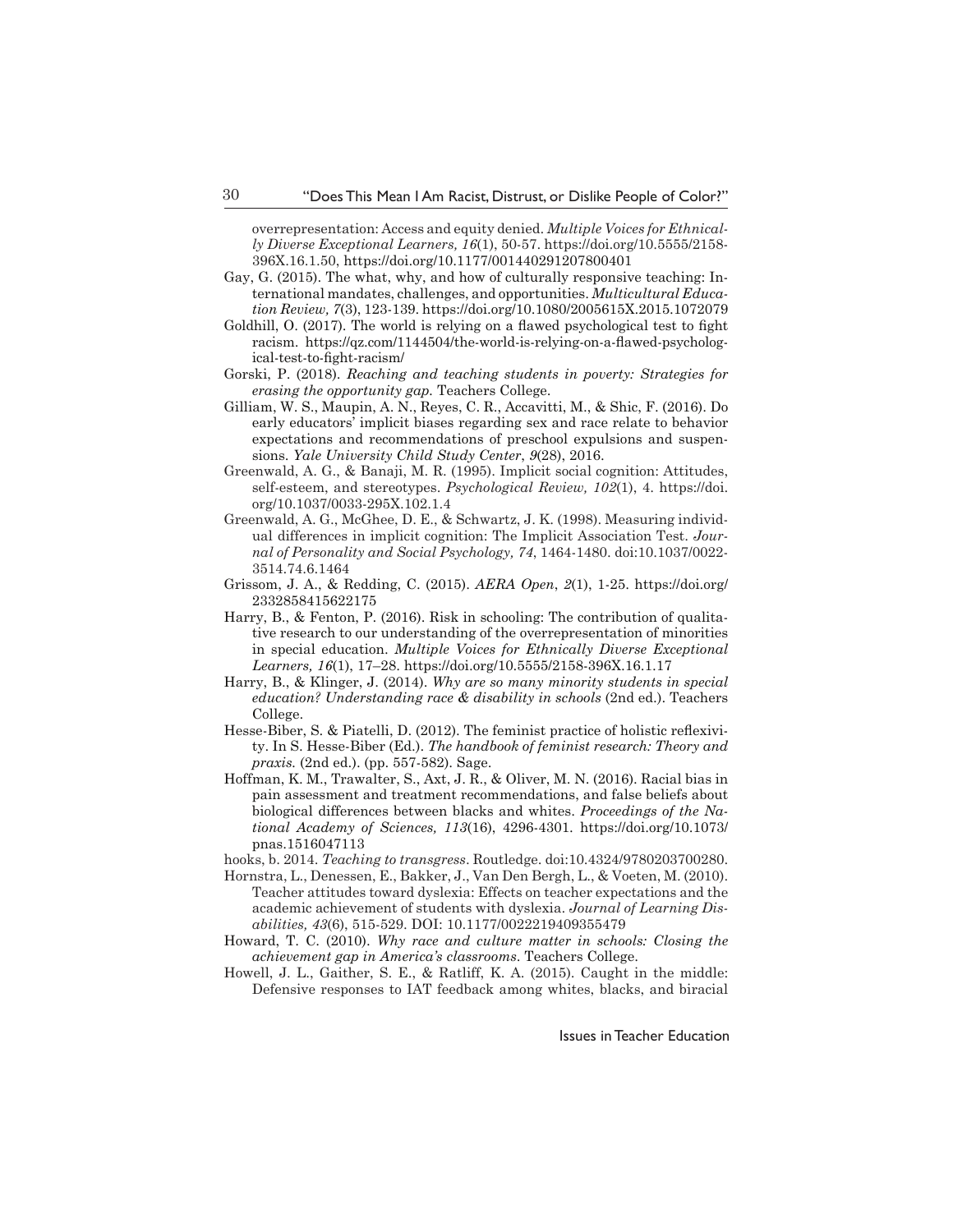black/whites. *Social Psychological and Personality Science*, *6*(4), 373-381. https://doi.org/10.1177/1948550614561127

İnan-Kaya, G., & Rubie-Davies, C. M. (2022). Teacher classroom interactions and behaviours: Indications of bias. *Learning and Instruction, 78*, 101516. https://doi.org/10.1016/j.learninstruc.2021.101516

Individuals With Disabilities Education Act, 20 U.S.C. § 1400 (2004).

- Karpinski, A., Steinman, R. B., & Hilton, J. L. (2005). Attitude importance as a moderator of the relationship between implicit and explicit attitude measures. *Personality and Social Psychology Bulletin*, *31*(7), 949-962.
- Katsiyannis, A., Gage, N. A., Rapa, L. J., & MacSuga-Gage, A. S. (2020). Exploring the disproportionate use of restraint and seclusion among students with disabilities, boys, and students of color. *Advances in Neurodevelopmental Disorders*, *4*(3), 271-278. https://doi.org/10.1007/s41252- 020-00160-z
- Klingner, J. K., & Edwards, P. A. (2006). Cultural considerations with response to intervention models. *Reading Research Quarterly, 41*(1), 108- 117. https://doi.org/10.1598/RRQ.41.1.6
- Kondor, C., Owusu-Ansah, A., & Keyne-Michaels, L. (2019). Intercultural fortuitous learning: Preparing prospective teachers to teach culturally diverse populations. *Multicultural Education, 26*(3/4), 17-26.
- Kozleski, E. B., Stepaniuk, I., & Proffitt, W. (2020). Leading through a critical lens: The application of DisCrit in framing, implementing and improving equity driven, educational systems for all students. *Journal of Educational Administration*, *58*(5), 489-505. https://doi.org/10.1108/JEA-12-2019-0220
- Kulkarni, S. S. (2018). Towards a critical disability studies model of teacher education. *In Interdisciplinary Approaches to Disability* (pp. 109-119). Routledge.
- Kulkarni, S., Nusbaum, E., & Boda, P. (2021). DisCrit at the margins of teacher education: informing curriculum, visibilization, and disciplinary integration. *Race Ethnicity and Education, 24*(5), 654-670. https://doi.org/10.1 080/13613324.2021.1918404
- LeBlanc, G. (2016). A Conceptual framework for creating culturally responsive token economies. *Curriculum and Teaching, 31*(1), 27-45. https://doi. org/10.7459/ct/31.1.03
- Lopez, G. (2017, March 7). *For years, this popular test measured anyone's racial bias. But it might not work after all.* Vox. https://www.vox.com/identities/2017/3/7/14637626/implicit-association-test-racism
- Love, H. R., & Beneke, M. R. (2021). Pursuing justice-driven inclusive education research: Disability critical race theory (DisCrit) in early childhood. *Topics in Early Childhood Special Education*, 1-14. https://doi. org/10.1177/0271121421990833
- Marshall, C. & Rossman, G. (2011). *Designing qualitative research.* (5th ed.). Sage.
- Migliarini, V., & Annamma, S. (2018). Applying Disability Critical Race Theory (DisCrit) in the practice of teacher education in the United States. In Lampert, J. (Ed)., Oxford research encyclopedia of education. Oxford University.
- Morgan, H. (2019). The lack of minority students in gifted education: Hiring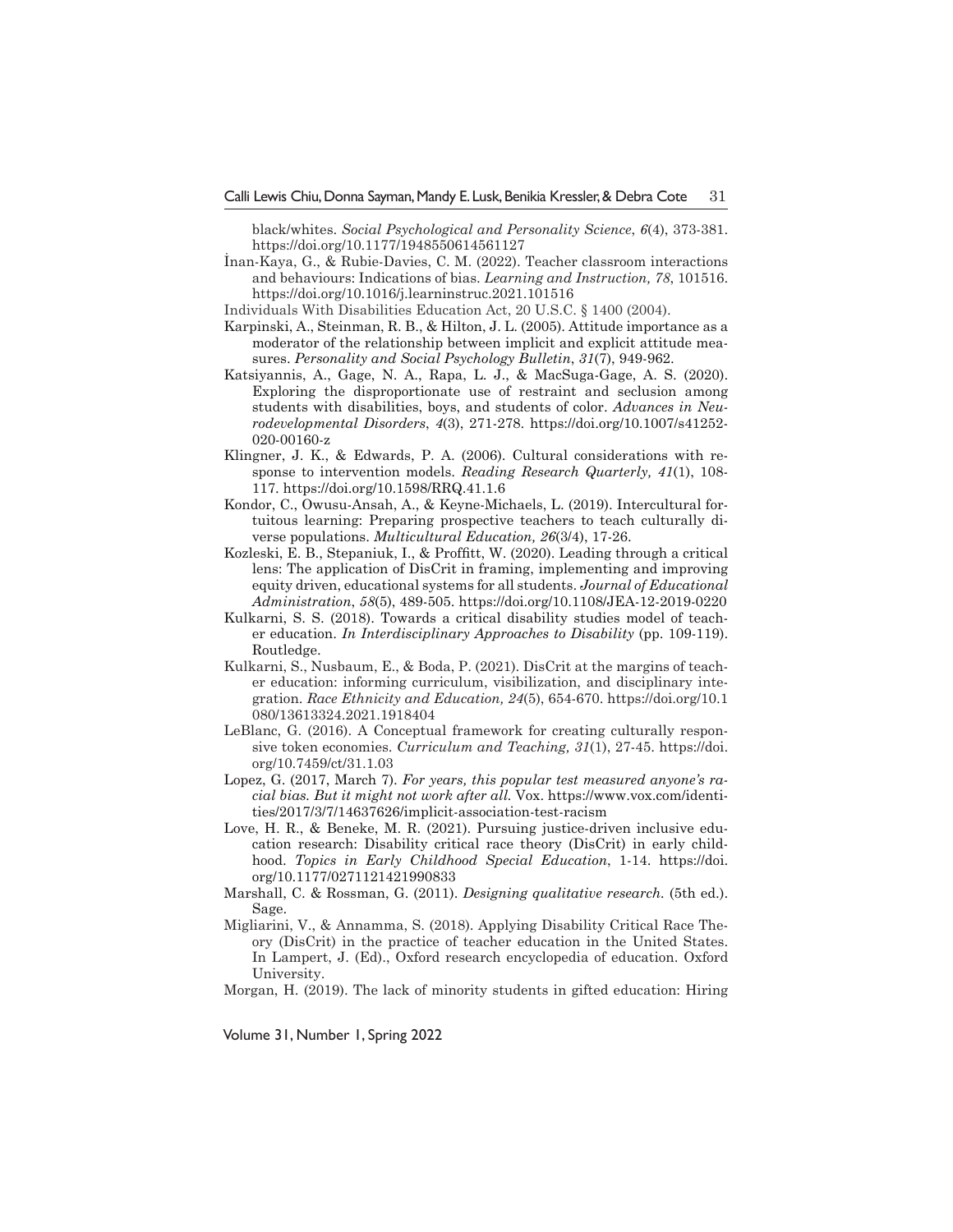more exemplary teachers of color can alleviate the problem. *The Clearing House, 92*(4-5), 156-162.http://dx.doi.org/10.1080/00098655.2019.1645635

- Morgan, H. (2020). Misunderstood and mistreated: Students of color in special education. *Voices of Reform: Educational Research to Inform and Reform, 3*(2), 71-81. http://dx.doi.org/10.32623.3.10005
- National Center for Education Statistics. (2020a). *Characteristics of public school teachers*. https://nces.ed.gov/programs/coe/indicator\_clr.asp
- National Center for Education Statistics (2020b). *Racial/ethnic enrollment in public schools.* https://nces.ed.gov/programs/coe/indicator\_cge.asp#:~: text=In%20fall%202017%2C%20of%20the,million%20were%20American%20Indian%2FAlaska
- National Center for Education Statistics (2020c). *Children 3 to 21 years old served under Individuals with Disabilities Education Act (IDEA), Part B, by age group and sex, race/ethnicity, and type of disability: 2018-19*. https://nces.ed.gov/programs/digest/d19/tables/dt19\_204.50.asp
- Neal, L. V., McCray, A. D., Webb-Johnson, G., & Bridge S. (2003). The effects of African American movement styles on teachers' perceptions and reactions. *The Journal of Special Education, 37*(1), 4957. https://doi.org/10.11 77/00224669030370010501
- Nguyen, H. (2019). Reliability and validity of implicit association test. http:// www.hcdi.net/reliability-and-validity-of-implicit-association-test/
- Noguera, P. A. (2003). The trouble with black boys: The role and influence of environmental and cultural factors on the academic performance of African American males. *Urban Education, 38(4)*, 431-459. https://doi. org/10.1177/0042085903038004005
- Nosek, B. A., Greenwald, A. G., & Banaji, M. R. (2007). The Implicit Association Test at age 7: A methodological and conceptual review (pp. 265-292). In J. A. Barg (Ed.), *Automatic processes in social thinking and behavior*. Psychology Press.
- Olmstead, K. M., Colantonio-Yurko, K., Randhare Ashton, J., & Rath, L. T. (2019). Re-envisioning teacher education: Using DisCrit perspectives to disrupt deficit thinking. *Journal of Curriculum, Teaching, Learning and Leadership in Education, 4*(1), 32. https://digitalcommons.unomaha.edu/ctlle
- Oswald, D. P., Coutinho, M. J., Best, A. M., & Singh, N. N. (1999). Ethnic representation in special education: The influence of school-related economic and demographic variables. *The Journal of Special Education, 32*(4), 194- 206. https://doi.org/10.1177/002246699903200401
- Perry, S. P., Murphy, M. C., & Dovidio, J. F. (2015). Modern prejudice: Subtle, but unconscious? The role of bias awareness in Whites' perceptions of personal and others' biases. *Journal of Experimental Social Psychology, 61*, 64-78.
- Peterson, E. R., Rubie-Davies, C., Osborne, D., & Sibley, C. (2016). Teachers' explicit expectations and implicit prejudiced attitudes to educational achievement: Relations with student achievement and the ethnic achievement gap. *Learning and Instruction, 42*, 123-140. //doi.org/10.1016/j.learninstruc.2016.01.010
- Pierce, C.P. (2021, May 6). The newest conservative conjuring words: 'Critical Race Theory': It's driving state lawmakers to madness and humiliation in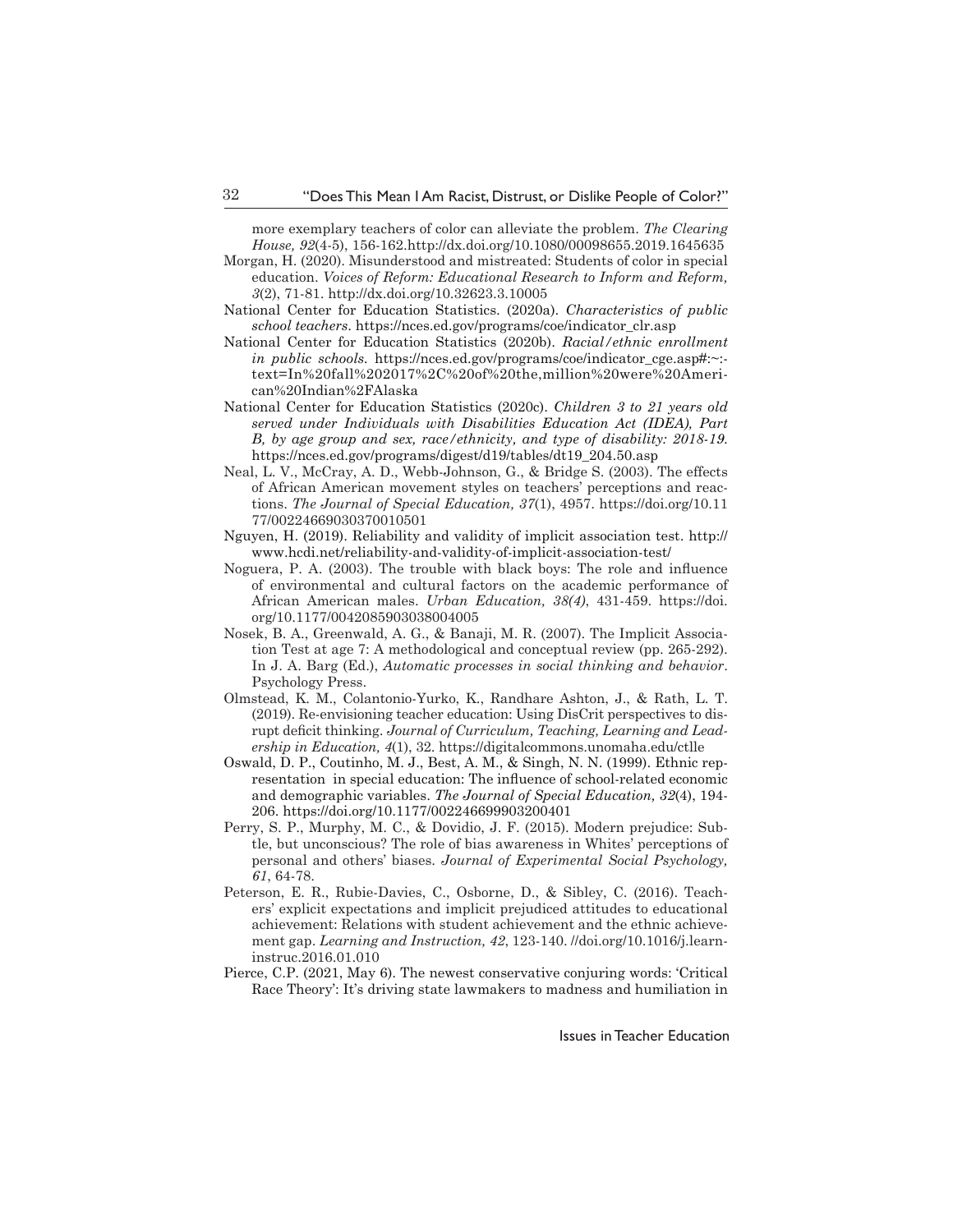the laboratories of democracy. *Esquire*. https://www.esquire.com/news-politics/politics/a36356158/republican-state-lawmakers-critical-race-theory-slavery/

- Pit-ten Cate, I. M., & Glock, S. (2019). Teachers' implicit attitudes toward students from different social groups: A meta-analysis. *Frontiers in Psychology, 10*, 2832. https://doi: 10.3389/fpsyg.2019.02832
- Plachowski, T. J. (2019). Reflections of preservice teachers of color: Implications for the teacher demographic diversity gap. *Education Sciences*, *9*(2), 144. https://doi.org/10.3390/educsci9020144
- Project Implicit. (n.d.). *Project Implicit*. Learn more. https://implicit.harvard. edu/implicit/ethics.html
- Project Implicit. (2011). *Project Implicit.* https://implicit.harvard.edu/implicit/ aboutus.html
- Putman, H., Hansen, M., Walsh, K., & Quintero, D. (2016). High hopes and harsh realities: The real challenges to building a diverse workforce. *Brookings Institution*. https://www.brookings.edu/research/high-hopes-and-harsh-realities-the-real-challenges-to-building-a-diverse-teacher-workforce/
- Reid, D. K., & Knight, M. G. (2006). Disability justifies exclusion of minority students: A critical history grounded in disability studies. *Educational Researcher, 35*,18-23. https://doi.org/10.3102/0013189X035006018
- Rubin, H.J., & Rubin, I.S. (2011). *Qualitative interviewing: The art of hearing*   $data$ . ( $3<sup>rd</sup>$  ed.). Sage.
- Schiff, J., & Burton, C. (2020). "Wicked Problems" in general education: The challenges of diversity, civic engagement, and civil discourse. *The Journal of General Education, 68*(1-2), 85-103. https://doi.org/10.5325/jgeneeduc.68.1-2.0085
- Schimmack U. (2021). Invalid claims about the validity of Implicit Association Tests by prisoners of the implicit social-cognition paradigm. *Perspectives on Psychological Science, 16*(2), 435–442. https://doi.org/10.1177/ 1745691621991860
- Skiba, R. J., Chung, C., Trachok, M., Baker, T. L., Sheya, A., & Hughes, R. L. (2014). Parsing disciplinary disproportionality: Contributions of infraction, student, and school characteristics to out-of-school suspension and expulsion. *American Educational Research Journal, 51*, 640–670. https:// doi.org/10.3102/0002831214541670
- Solórzano, D. G., & Huber, L. P. (2020). *Racial microaggressions: Using Critical Race Theory to respond to everyday racism*. Teachers College.
- Staats, C. (2016). Understanding implicit bias: What educators should know. *American Educator*, *39*(4), 29.
- Steinburg, M. P., & Lacoe, J. (2017). What do we know about school discipline reform? Assessing the alternatives to suspensions and expulsions. *Education Next*, *1*, 44-52. https://www.educationnext.org/what-do-we-knowabout- school-discipline-reform-suspensions-expulsions/
- Stephens, J. M., Rubie-Davies, C., & Peterson, E. R. (2022). Do preservice teacher education candidates' implicit biases of ethnic differences and mindset toward academic ability change over time? *Learning and instruction, 78*, 101480. https://doi.org/10.1016/j.learninstruc.2021.101480
- Sullivan, A. L., & Osher, D. (2019). IDEA's double bind: A synthesis of dispro-